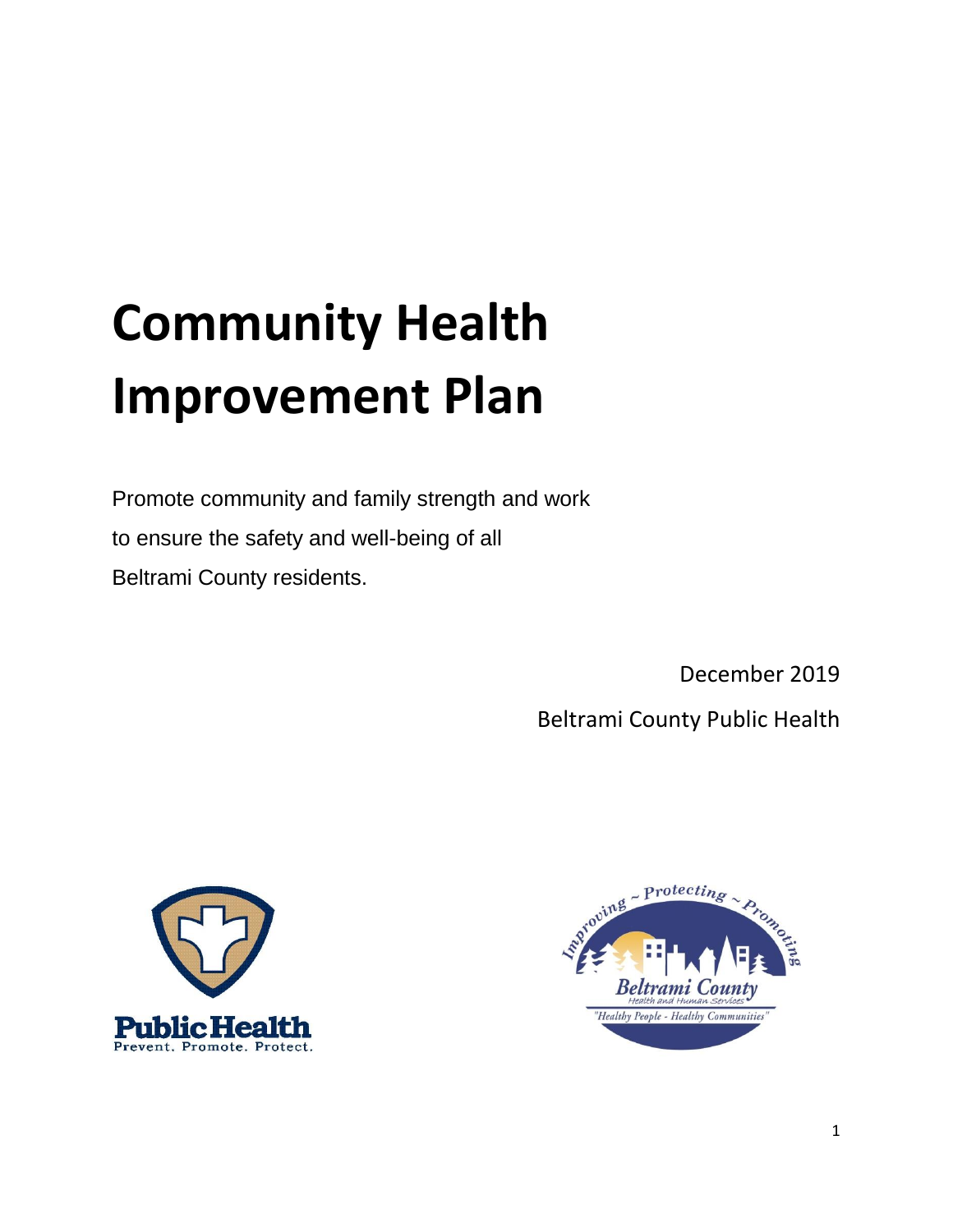# TABLE OF CONTENTS

| PURPOSE AND OVERVIEW                                                                                                                                 | 3              |
|------------------------------------------------------------------------------------------------------------------------------------------------------|----------------|
| <b>DESCRIPTION OF BELTRAMI COUNTY</b>                                                                                                                | 4              |
| <b>DEFINITIONS</b>                                                                                                                                   | 5.             |
| PROGRESS SINCE THE LAST CHIP                                                                                                                         | 7              |
| <b>ASSESSMENT PROCESS</b>                                                                                                                            | 10             |
| <b>PRIORITIZATION PROCESS</b><br><b>PRIORITY 1: SUPPORTING AND BUILDING HEALTHY FAMILIES</b><br>PRIORITY 2: SUBSTANCE USE DISORDER AND MENTAL HEALTH | 11<br>14<br>17 |
| <b>APPENDIX A - SUPPLEMENTAL SURVEY</b>                                                                                                              | 21             |
| <b>APPENDIX B – LIST OF PARTICIPATING PARTNER ORGANIZATIONS</b>                                                                                      | 23             |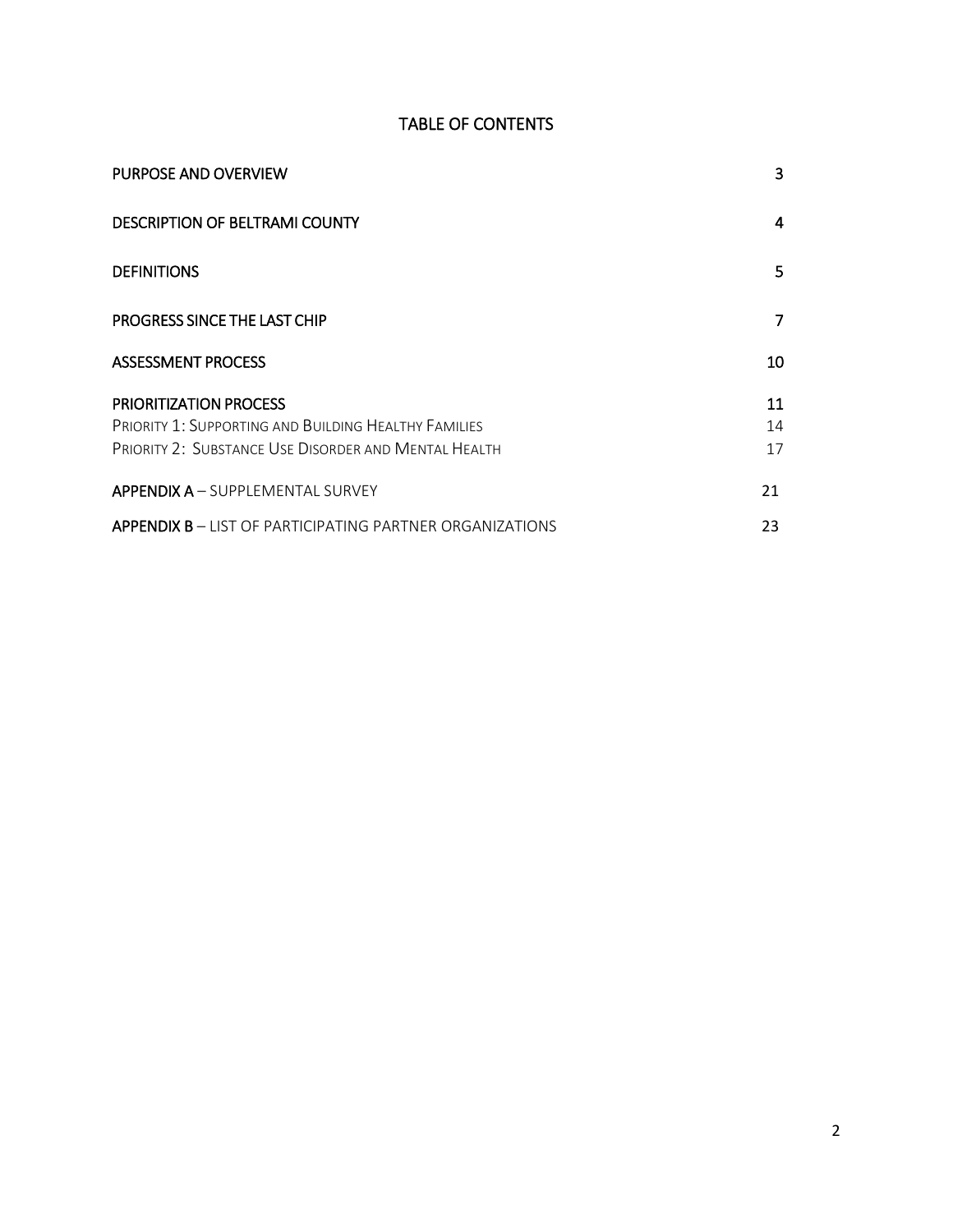## **Purpose and Overview**

A community health improvement plan guides a community health board, its partners, and its stakeholders on work to improve the health of the population within its jurisdiction. It is critical in developing policies and actions to target health promotion. Government agencies, including those related to health, human services, and education, use the community health improvement plan collaboratively with community partners to set priorities, coordinate, and target resources.

For additional information on the Community Health Assessment and the Community Health Improvement Plan, please contact Beltrami County Public Health at 218-333-8140.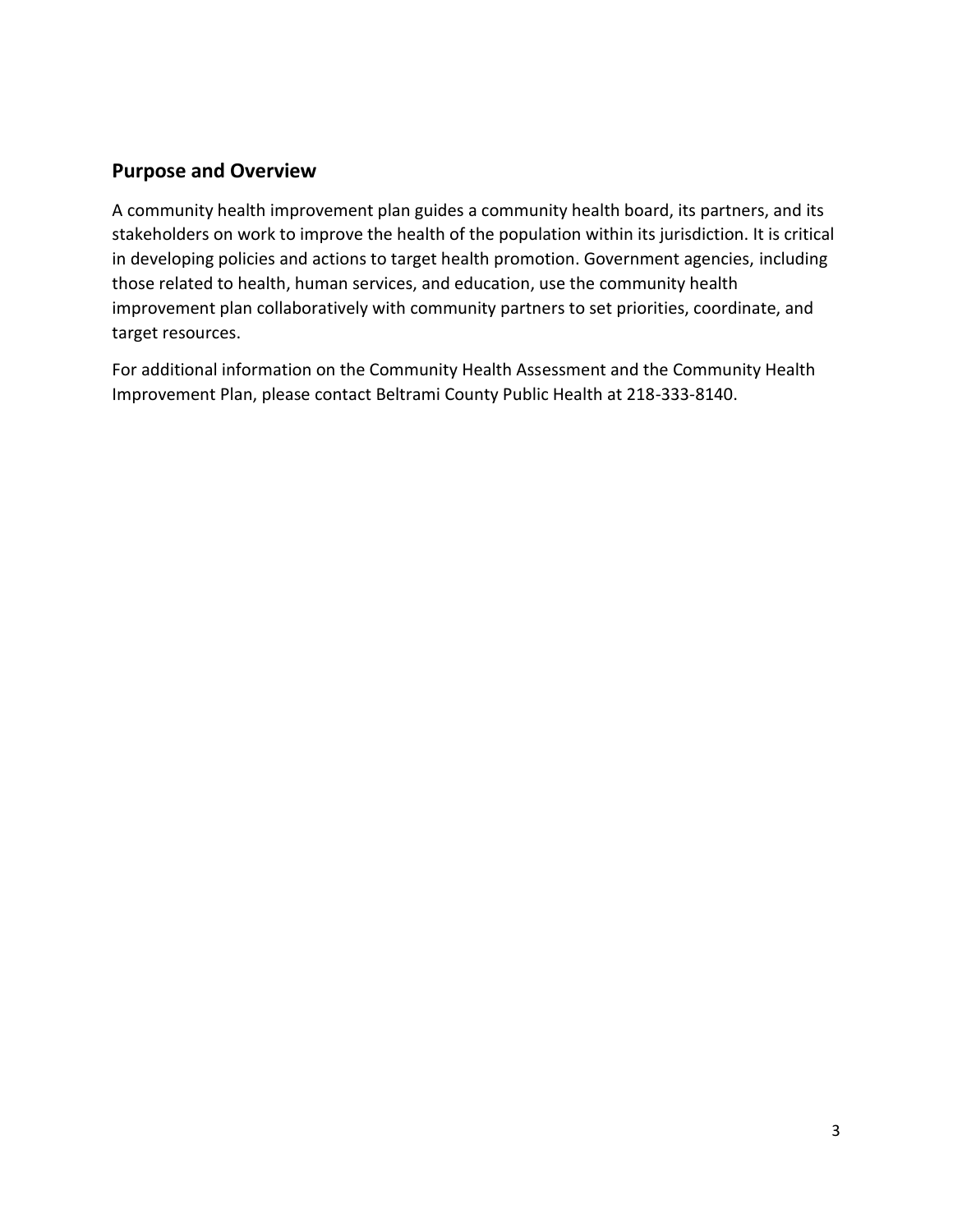# **Description of Beltrami County**

Located in Northwestern Minnesota, Beltrami County is home to an estimated 46,847 people according to the United State Census Bureau. The population is continuing to grow with a 5.4% increase since 2010.

Beltrami County is located in a beautiful landscape of coniferous forests, birch trees, tamarack swamps, and lake chains. With a total land area of 2,505 square miles, Beltrami is the 4<sup>th</sup> largest county in the state. The Mississippi Headwaters State Forest, Buena Vista State Forest, and Chippewa National Forest are found in Beltrami County. Lakes are present in abundance, making up 17% of the county's surface area. Home to Lake Bemidji State Park and other county and city parks, Beltrami county is a hub for recreational activities such as hiking, fishing, and hunting.

Beltrami County is surrounded by three American Indian reservations. The county has a large population of American Indians, making up 22% of Beltrami's population. The percent of American Indians in Minnesota is just over 1% and 1.3% for the United States. The Red Lake Band of Chippewa and Leech Lake Band of Ojibwe reservations are partly in Beltrami County, while the White Earth Band of Ojibwe reservation sits just southwest of the county.

Bemidji is the largest city in Beltrami County, as well as, the county seat. According to the United States Census Bureau, the population of Bemidji is 15,404. Bemidji is located on the beautiful shores of Lake Bemidji which is Ojibwe for "lake that transverses another body of water". The Mississippi River runs through Lake Bemidji making Bemidji the "First City on the Mississippi". The Mississippi headwaters at Itasca State Park are just south of the county.

Beltrami County is home to four colleges, which include Red Lake Nation College, Bemidji State University, Northwest Technical College, and Oak Hills Christian College. There are four public school districts within Beltrami County and these are Bemidji, Blackduck, Kelliher and Red Lake. Students in the northwest corner of the county are part of the Grygla school district. Four charter schools are found here, including Schoolcraft Learning Community, Aurora Waaskakone Community of Learners, TrekNorth Junior and Senior High School, and Voyageur Expeditionary School. Numerous private schools are located in the county including St. Phillips School, Heartland Christian Academy, and others. The median age of residents in Beltrami County is 33.4 compared to the United States average of 37.8.

The largest employers in Beltrami include Sanford Health, Bemidji schools, Bemidji State University, and Beltrami County. The poverty rate within Beltrami County is 18.8%, with a rate of 24.5% within City of Bemidji boundaries. The median household income from 2013-2017 was \$45,923 compared to the US median household income of \$57,652.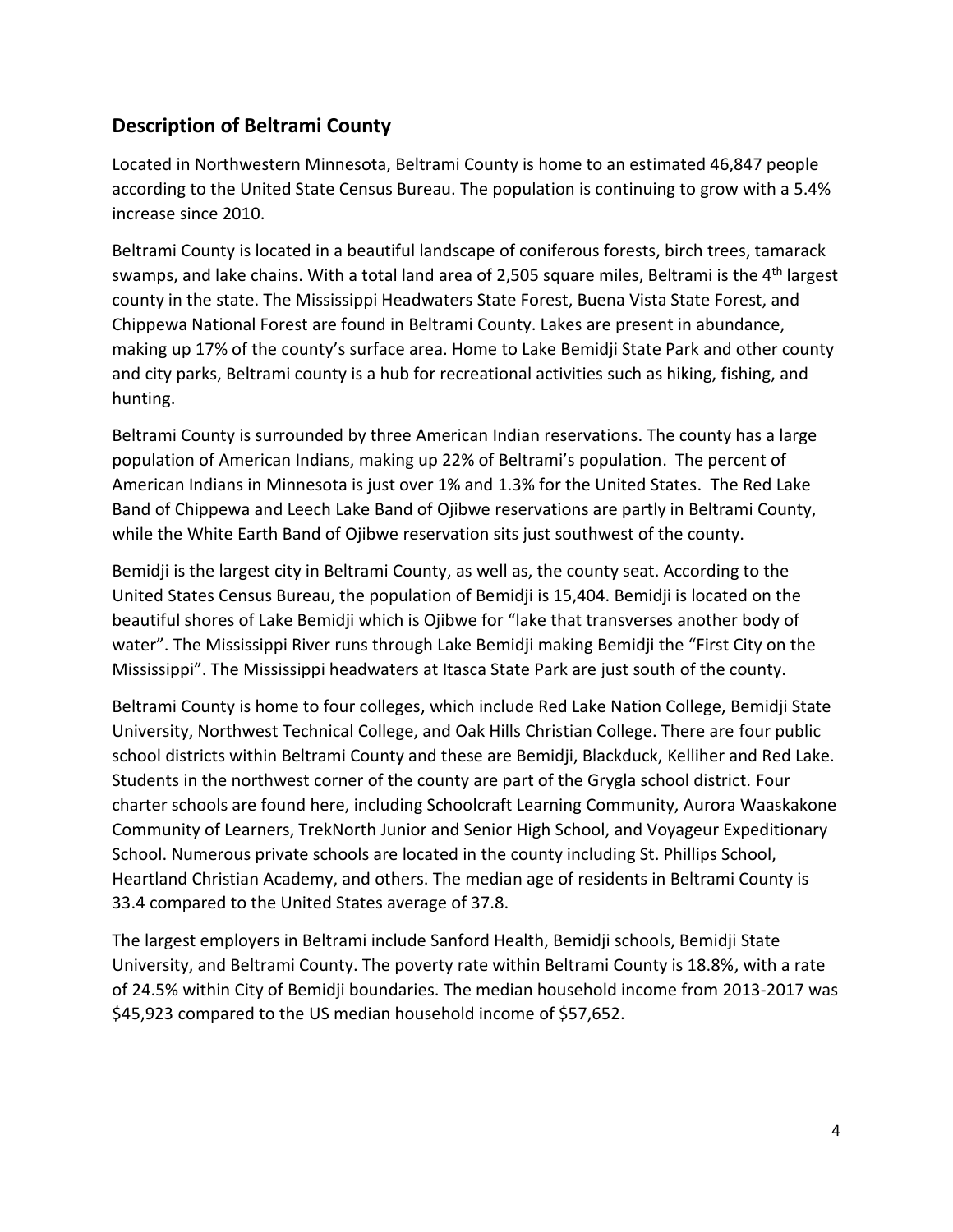# **Definitions**

## **Community Health Improvement Plan**

A community health improvement plan is part of a strategic planning process for improving community health, describing how the local health department and a broad set of community partners are addressing needs identified in the last community health assessment. Because writing and updating such a plan is a health department requirement, Beltrami County Public Health leads the Community Health Assessment. However, the only way we can improve these things is together. The credit for the work goes to the organizations who actively participate and the community organizations listed.

## **Community Health**

"Community health" refers to the health of the whole population, as opposed to the health of individuals. For example, community health strategies would aim to lower the county's tobacco use rate overall, or for groups most at risk. This is different than offering health tips for individuals on how to stop using tobacco. To improve health at the community level requires convening partners and engaging the community. Community health improvement often includes using evidence-based strategies and making changes to policies and systems, like the Tobacco 21 policy that Beltrami County and the City of Bemidji passed in 2019 to limit the sale of tobacco and vaping materials to individuals over the age of 21. There are many collaborative initiatives in Beltrami County, led by a variety of organizations. Efforts to improve equity, education, housing, or access to mental health care can help prevent illness, injury, and high health care costs. That's community health.

## **Health**

Health includes not only our health outcomes but also the health factors that influence health. *Health outcomes* are morbidity and mortality—average quality of life and length of life in Beltrami County. *Health factors* include not only genetics, personal behaviors, and clinical care, but also the physical environment and social and economic factors that influence health outcomes.

## **Health Equity**

We are committed to addressing inequities in the county. The Minnesota Department of Health defines health equity as "the opportunity for every person to realize their health potential—the highest level of health possible for that person—without limits imposed by structural inequities" (Advancing Health Equity in Minnesota: Report to the Legislature, 2014). *Health inequities* are differences in health between groups due to social, economic, environmental, geographic, and political conditions, also known as the social determinants of health. While other health disparities are the consequence of genetic or biological differences between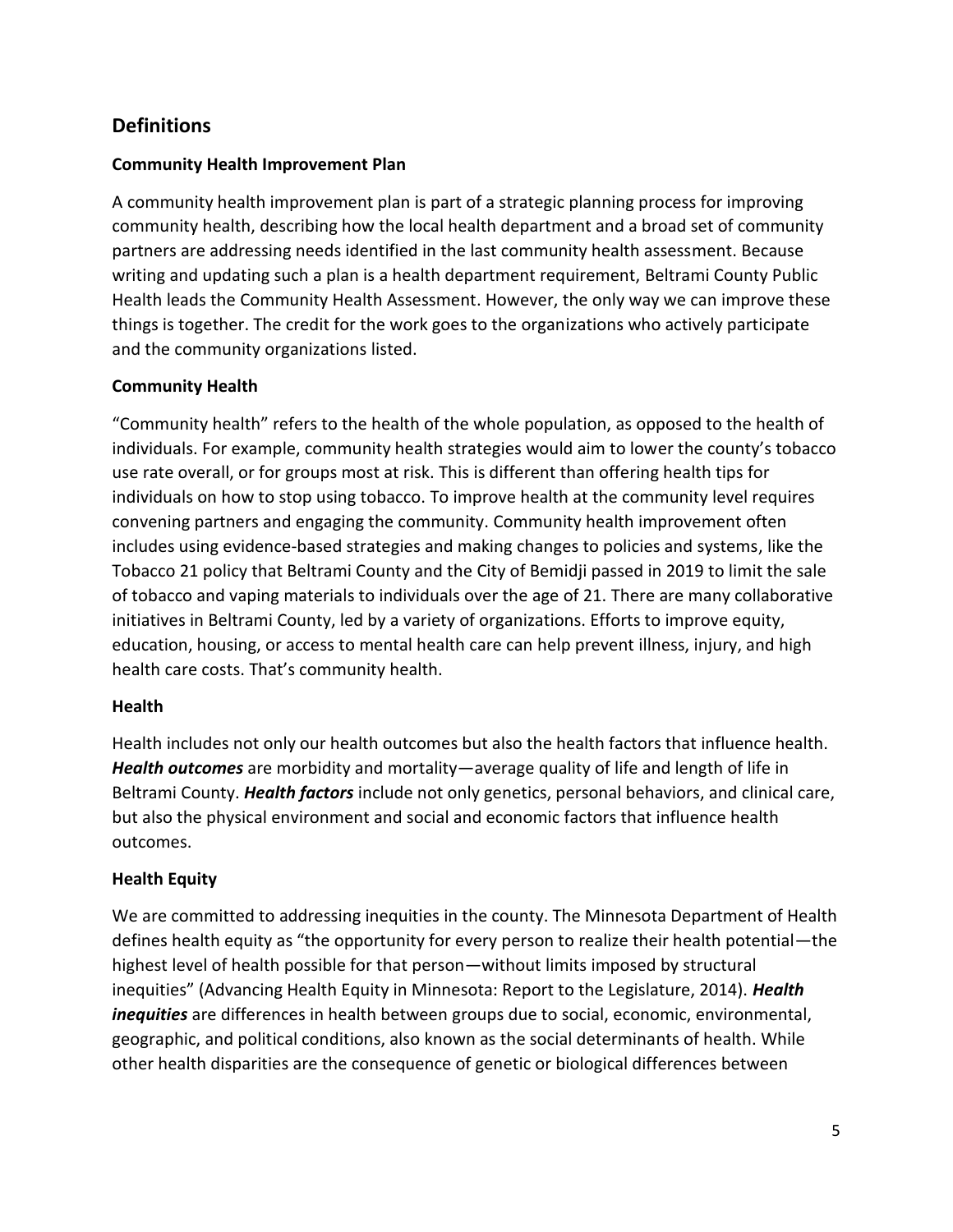groups, *health inequities* specifically result from social conditions we can change through the implementation of policies and practices.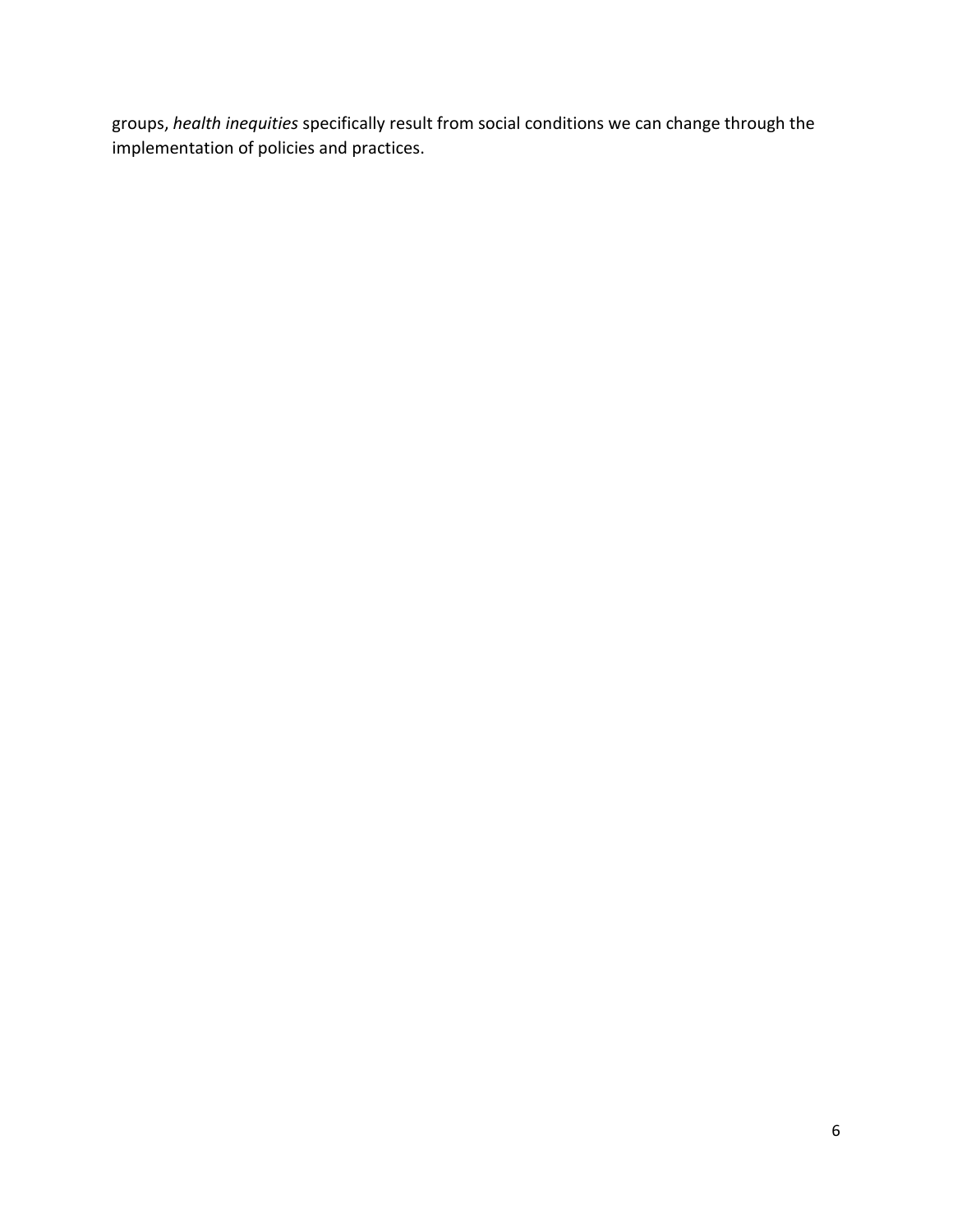# **Progress since the last CHIP**

In 2017, Beltrami County separated from the other three counties that make up North Country Community Health Board (NCCHB), Clearwater, Hubbard, and Lake of the Woods. The 2020 CHIP is the first Beltrami County specific plan. The four counties had worked together as the NCCHB since 1978. The previous 2014 Community Health Improvement Plan (CHIP) identified three priorities: Mental Health/Illness, Obesity, and Drug Use. The Beltrami County focus for the 2014 CHIP included pregnant women who used drugs and creating more access to inpatient services. Programs that address these focus areas are highlighted below.

## **First Steps to Healthy Babies**

The First Steps to Healthy Babies program was initially implemented with funding from a PrimeWest Health grant to provide services to women with a Substance Use Disorder (SUD). Sanford Bemidji, Red Lake Band of Chippewa and Beltrami County Health and Human Services collaborated to build and provide the services needed to help address the SUD and deliver healthy babies. This program started with a focus on the pregnancy and first year of life for the babies. In 2019, Sanford Bemidji and Beltrami County received funding from the Minnesota Department of Human Services to continue and expand this program to work with families until the children reach age five.

First Steps to Healthy Babies case managers provided case management services to over 150 women from 2015-2017. A majority of these clients were referred to other community resources, including chemical health treatment, support groups, maternal child health in home visiting, tribal assistance programs, homeless shelters, domestic violence crisis centers and behavioral health services. They received prenatal care, education, social support, help with transportation, phone service and housing, and sometimes received baby care items as an incentive to meet their goals. In 2018, First Steps continued to offer case management services to 35 families in Beltrami County and at Sanford Health in Bemidji. Sanford Health in Bemidji offers Medication-Assisted Therapy (MAT) to pregnant and postpartum women with opioid use disorder; this service was an outcome of the First Steps program.

Responses from participant interviews revealed that women wanted to join the program because of its supportive nature. They felt that it would be a source of positive support in their life to regain custody of their children and maintain a drug free lifestyle. A significant number of clients stated that after they participated in the program and were connected to other services, their mental health and family relationships improved.

In 2016, there were 41 (60%) infants who developed Neonatal Abstinence Syndrome (NAS) due to illicit drug exposure, and 27 (40%) due to MAT. From January 1 to September 1, 2017, there were 17 (57.6%) infants born who developed NAS due to illicit drug exposure and 23 (42.4%) due to MAT. In 2016, the infants who were exposed to illicit substances prenatally tended to be placed into foster care more often (73% were placed). Infants whose mothers were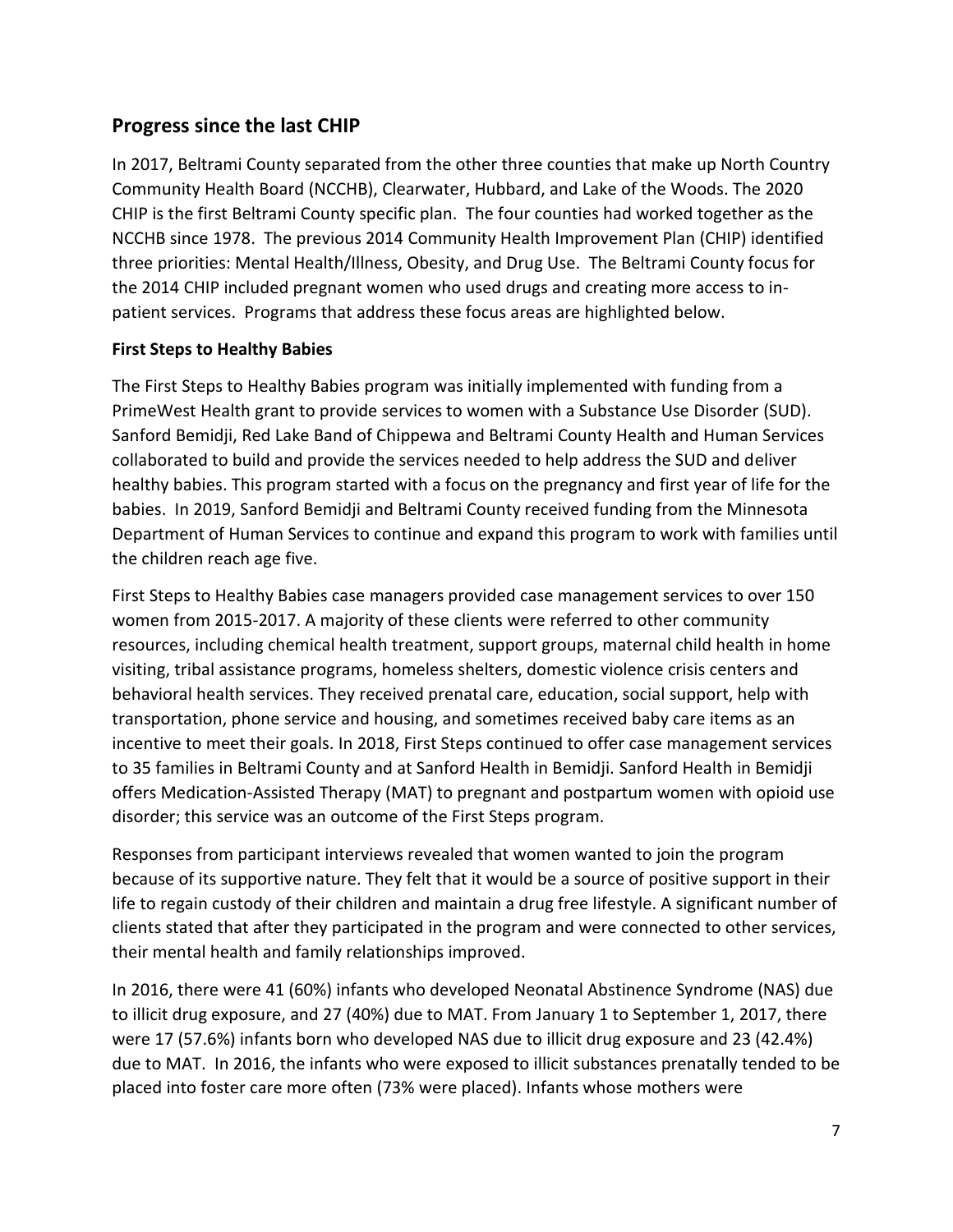participating in an MAT program tended to remain in their mothers' care (only 1 of 27 infants was placed into foster care). In 2017 (January‐August), we continued to see this trend. 93% of infants exposed to illicit substances were placed into foster care. 89% of mothers in an MAT program were able to keep custody of their infants.

## **Sanford Health PrimeWest Residential Support Center**

In 2018, Sanford Bemidji added significant behavioral and mental health capacity as they became affiliated with what had been Upper Mississippi Mental Health. Since the partnership was implemented, 15 additional mental health providers have been hired. Sanford offers several outpatient chemical dependency services, including a Medication-Assisted Treatment/Suboxone Clinic. In 2019, the Sanford Health PrimeWest Residential Support Center opened in Bemidji. The Center is a voluntary residential treatment facility for adults who are overcoming mental health and chemical dependency issues. Its focus is to provide a safe place for healing and recovery with services specific to fit patient needs. Primary services include Residential Crisis Stabilization Services, Intensive Residential Treatment Services, and Withdrawal Management/Detox Services.

## **Park Place of Bemidji**

Another project addresses the need for housing for individuals suffering from Substance Use Disorder resulting in homelessness. In 2017, a collaborative group of community members and organizations celebrated the opening of Park Place of Bemidji. Park Place is modeled after a Center City housing facility in Duluth. It is a sixty unit supportive housing development that provides safe, stable housing with services. Forty units serve adults who have been long-term homeless and have a Substance Abuse Disorder while the other twenty units are efficiency apartments for individuals who have been long-term homeless.

## **Tobacco 21**

Although tobacco use wasn't prioritized in the last CHIP, Beltrami County and the City of Bemidji made significant progress in addressing the youth vaping epidemic by passing Tobacco 21 ordinances in 2018. At both the city and county level, sales of tobacco products, including vaping materials, are restricted to those over the age of 21.

## **Other highlights**

Other activities to address obesity and chronic diseases include the SHIP (Statewide Health Improvement Partnership) activities in schools, worksites, and healthcare facilities. Bike fleets are used in physical education and other classes in Kelliher and Blackduck. School nutrition staff participated in training to increase healthy breakfast and lunch options, along with using local products. The Beltrami County Wellness Collaborative began in 2017 and including 14 area businesses. The group worked together to share program ideas and support as wellness programs were developed and strengthened. A highlight of the Collaborative was an increase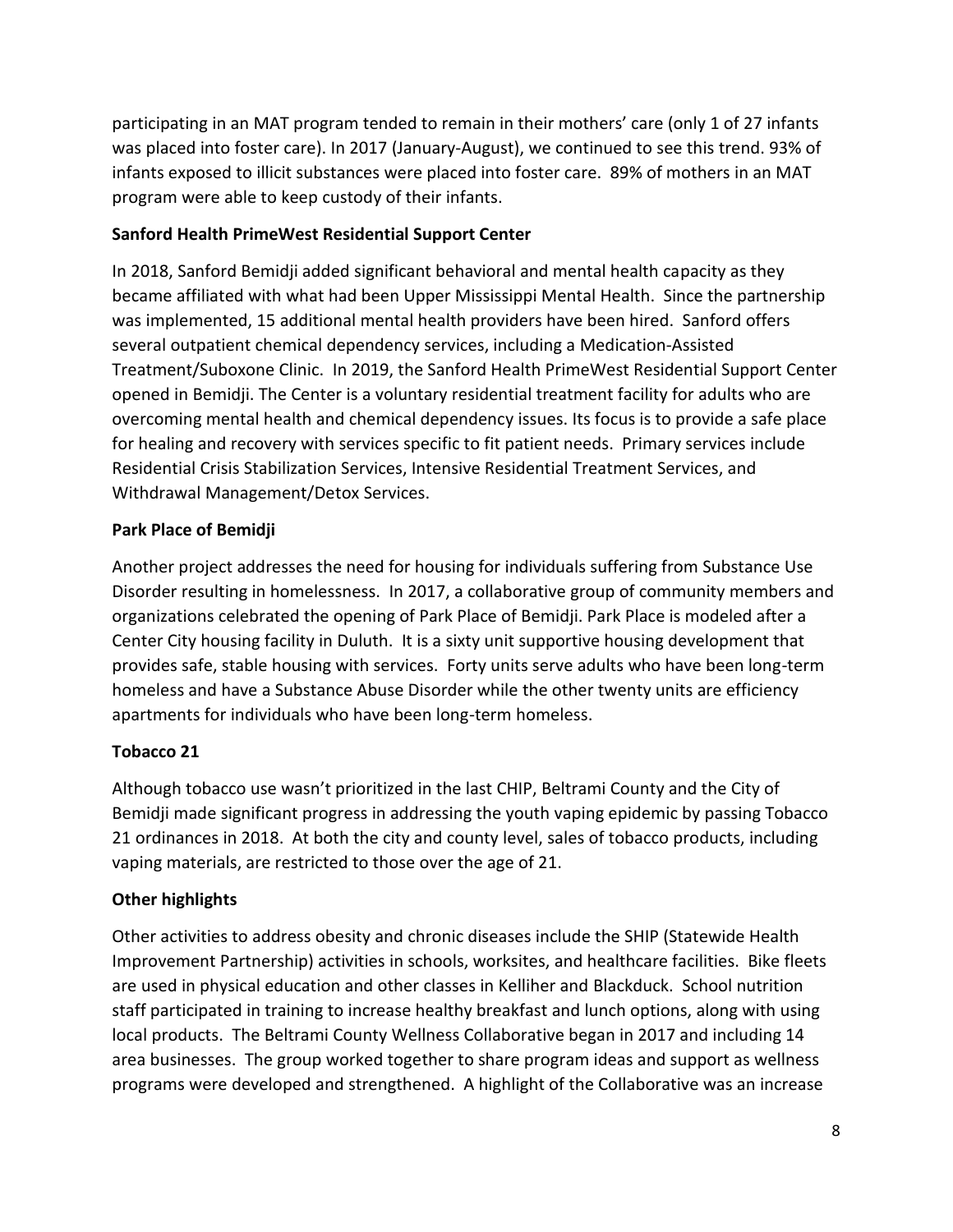in the number of businesses that have earned a 'Breastfeeding Friendly' designation from the Minnesota Department of Health.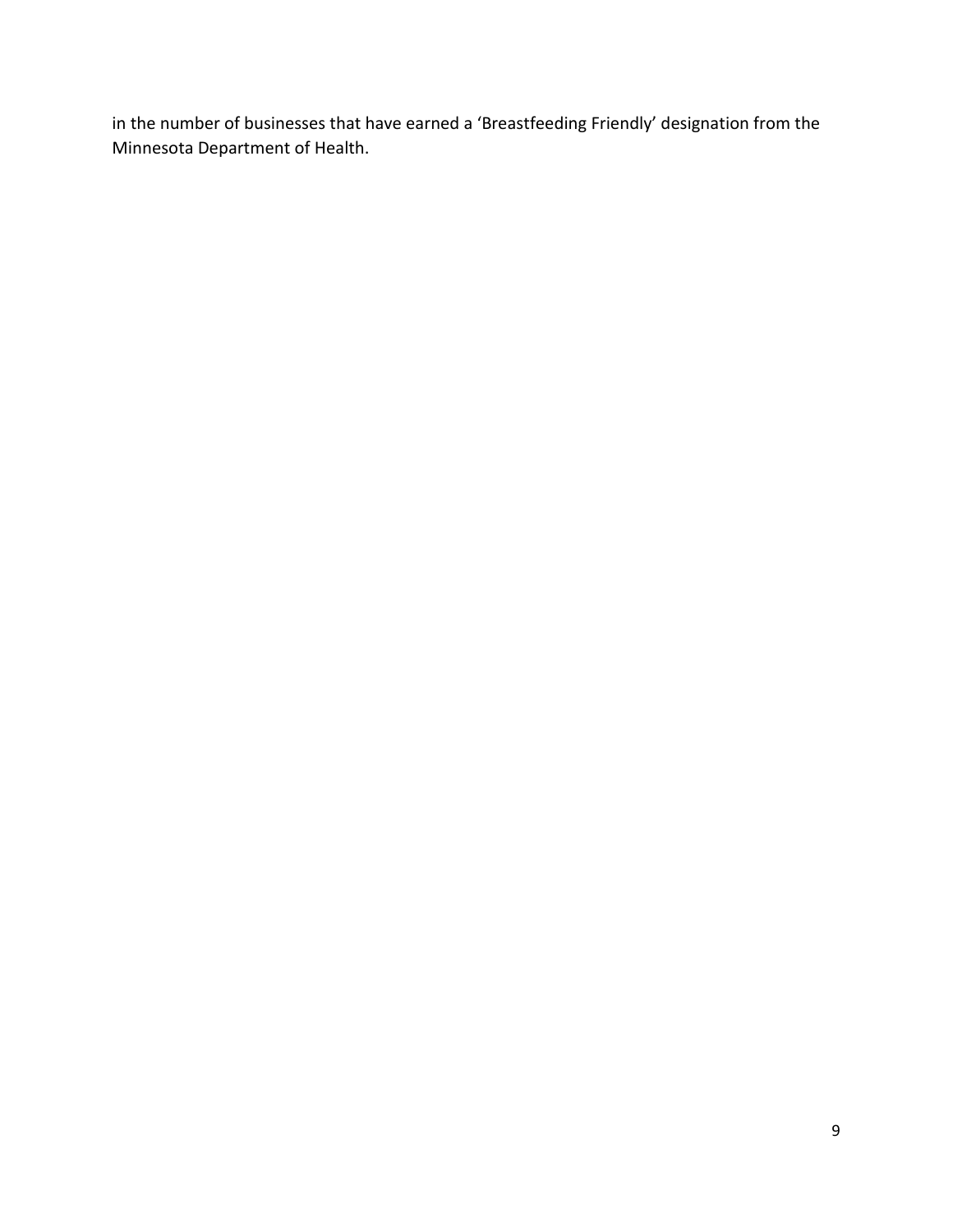## **Assessment Process**

Beltrami County began the assessment process by collaborating with the other 11 counties in the Northwest Region to conduct a Minnesota Community Health Needs Assessment Survey in December 2017. Survey data was collected in the same manner used for the 2014 Assessment, sending printed surveys to a randomly selected set of Beltrami County residents. We contracted as a group with a consultant who created a report that highlights county level responses for Weight status, Physical Activity, Nutrition, Tobacco Use, Alcohol Use, and Mental Health, which is available on the Beltrami County website.

The population returning the surveys was heavily weighted to individuals selecting 'white' as their race. To gain additional information about our American Indian population, which makes up 22% of the total, we partnered with the Northwest Indian Community Development Center in Bemidji to complete 58 additional surveys, which were analyzed separately due to different protocols. Additional information about this survey in included in Appendix A.

Sanford Health Bemidji conducted an on-line community survey in December 2017 that asked about many of the same health and environmental issues. Data was also gathered from local, state, and national resources to help identify key health issues in the county. An additional survey was conducted with key community stakeholders, who were asked to identify concerns for the community related to economic wellbeing, transportation, children and youth, the aging population, safety, and access to mental and behavioral health services. The Sanford Health Bemidji report is available on the Sanford Health website with other Community Health Needs Assessments (CHNA).

The community was informed of the process in several ways. An article describing the process was included in the Beltrami County Newsletter in late 2017, the assessment was mentioned in a Bemidji Pioneer article in April 2018, and the Community Health Board was informed about the process and current status several times, beginning in 2017. The process was also shared at regular community meetings that public health staff participated in over the past two years, as noted in the Participants Appendix.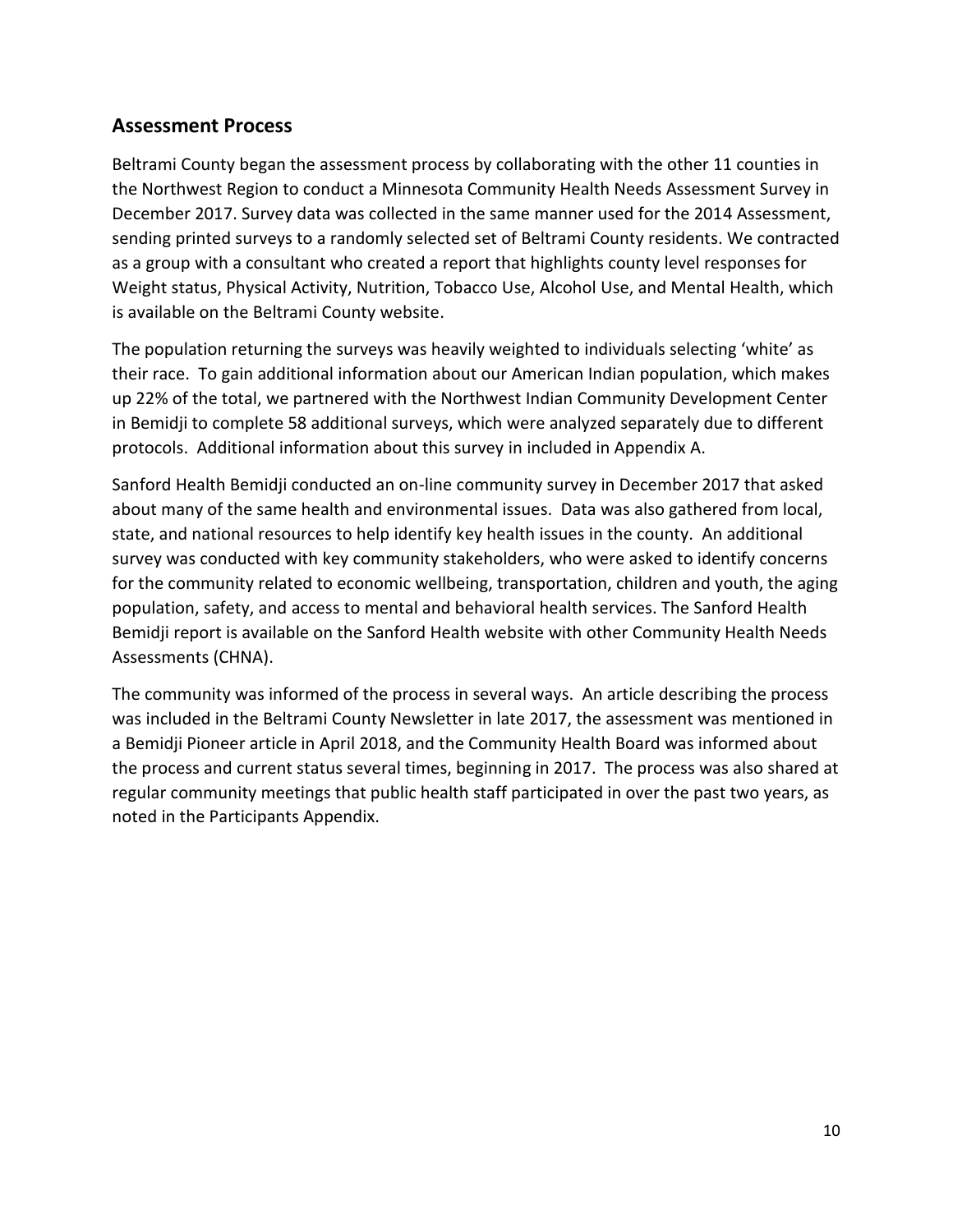# **Prioritization Process**

Beltrami County Public Health staff met with other members of the community at the Sanford Community Stakeholder meeting to begin to prioritize the issues to focus on over the next several years. The top concerns identified from the Stakeholder Surveys were brought to the group and they included:

- Drug use and abuse
- Abuse of prescription drugs
- Alcohol use and abuse
- Availability of mental health providers
- Child abuse and neglect
- Availability of behavioral health providers
- Presence of street drugs
- Substance abuse by youth
- Availability of affordable housing
- Homelessness
- Criminal activity
- Depression
- **•** Suicide
- Lack of housing that accepts people with chemical dependency, mental health problems, criminal history or victims of domestic violence
- Domestic violence
- Cost of long term care
- Teen suicide
- Use of emergency room services for primary healthcare

From this list and a few other items added during the process, the Sanford staff organized the issues into the categories of Economic Well-Being, Children and Youth, Aging Population, Safety, Healthcare Access, Mental Health and Substance Abuse, and Wellness. The Community Stakeholders considered each category and prioritized the following:

## **Economic Well-Being**

- Availability of affordable housing
- Homelessness
- Lack of housing that accepts people with chemical dependency, mental health problems, criminal history or victims of domestic violence
- Skilled labor workforce
- Food insecurity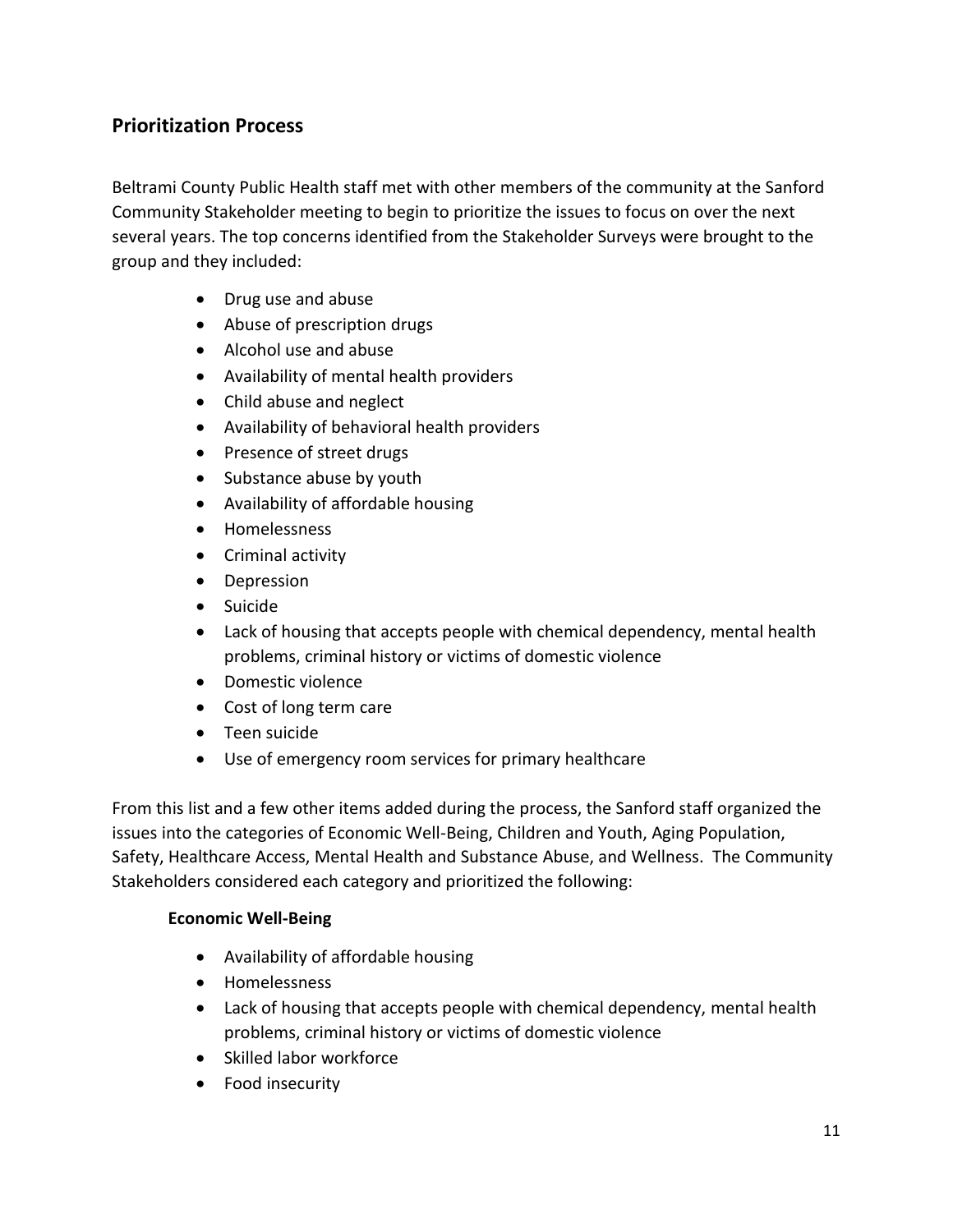#### **Mental Health and Substance Abuse**

- Drug use and abuse
- Alcohol use and abuse
- Binge Drinking
- Alcohol use negatively impacting family member or self
- Depression
- Suicide
- Anxiety/Stress
- Tobacco/Cigarette use

Beltrami County Public Health staff brought the Sanford priorities, Beltrami Survey results, and other data to several external and internal groups for informal discussion. The top issues identified for the Beltrami County CHB are:

- Substance use disorder
- Mental health
- Graduation rates
- Health behaviors/wellness
- $\bullet$  Stable housing available and accessible
- Families in poverty
- Child care
- Long term care for elderly
- Transportation
- Parenting

## **Priorities**

Beltrami County Public Health staff met to discuss the input gathered from stakeholder groups and review the last CHIP. The group looked back at the data that were most concerning to our CHB during the last planning process in terms of size, seriousness, and unfairness (health inequity), before we brainstormed possible priorities. After consideration of current community needs and agency resources, the top two priorities identified were Healthy Families and Substance Use Disorder and Mental Health.

## Healthy Families

Much work is happening across the county to help support families. Northwest Indian Community Development Center and the Red Lake Band of Chippewa Indians are recent awardees of the MDH Evidence-Based Home Visiting grant funding. These two organizations, along with the Leech Lake Band of Ojibwe, are collaborating to expand and coordinate home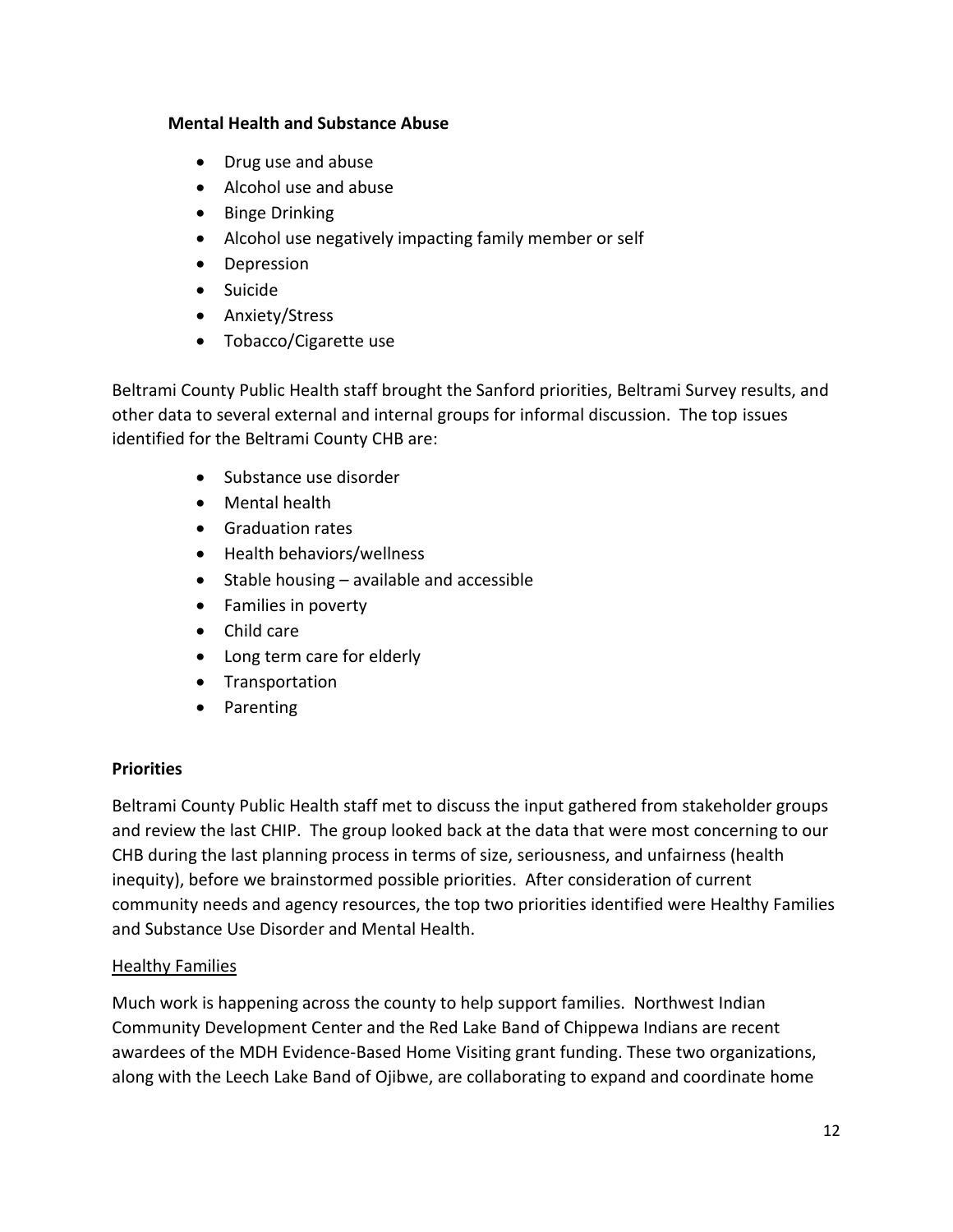visiting services for the American Indian population across Beltrami County and the two reservations, recognizing the mobility of the population.

Beltrami County Health and Human Services has contracted with Hubbard County to expand their Father Project programming into Beltrami County one day per week for qualifying families. Sanford Health of Bemidji was also recently awarded a grant from MDH to expand the First Steps program into the First Steps to Healthy Families. This funding will allow case managers to work with families until the child is age 5. In 2019, several organizations with home visiting and early childhood programming began to form a 'roundtable' to learn about what each agency is doing, identify areas for collaboration, and decrease service duplication.

The Family First Prevention Services Act was signed into law as part of the Bipartisan Budget Act on February 9, 2018. This act reforms the federal child welfare financing streams, Title IV-E and Title IV-B of the Social Security Act, to provide services to families who are at risk of entering the child welfare system. As the state considers how this act will be implemented in Minnesota, Beltrami County is exploring the options for using this funding source as a way to expand Family Home Visiting programming.

This priority also complements the federal Healthy People 2020 goals around Maternal, Infant, and Child Health; Early and Middle Childhood; and Family Planning. In the Healthy Minnesota 2022 Framework, a key condition for *Priority 1: The opportunity to be healthy is available everywhere and for everyone*, one of the key conditions is a *Positive early life experience*. The indicators for this condition are very relevant for our Healthy Families priority.

In the 2020 budget, Beltrami County Public Health received approval to add a half-time Home Visitor position. This position will be used to strengthen partnerships and identify additional home visiting program elements to increase the reach of our current limited programming. Even recognizing all the work other organizations are doing in this area, Family Home Visiting will continue to be a cornerstone of the work we do to support families. More detail on Beltrami County Public Health Home Visiting is included in Priority 1.

## Substance Use Disorder and Mental Health

Naloxone is carried by all first responders and by some members of the public. Regional Emergency Medical Services staff have provided training and supplies across the county for law enforcement, fire, and ambulance services. Best practice is to transport the individual that has overdosed to the hospital, and ideally, into treatment. Unfortunately, in many instances, the person receiving the naloxone has left the scene by the time EMS arrives.

As mentioned previously, the First Steps to Healthy Families program can now work with pregnant and new moms for an extended period. We have learned much about the barriers to success in this program, including stable housing and transportation. A new supported housing complex will break ground in 2020 that will provide an additional 32 apartments near an existing 20-unit affordable housing with services facility. Planning is underway to determine if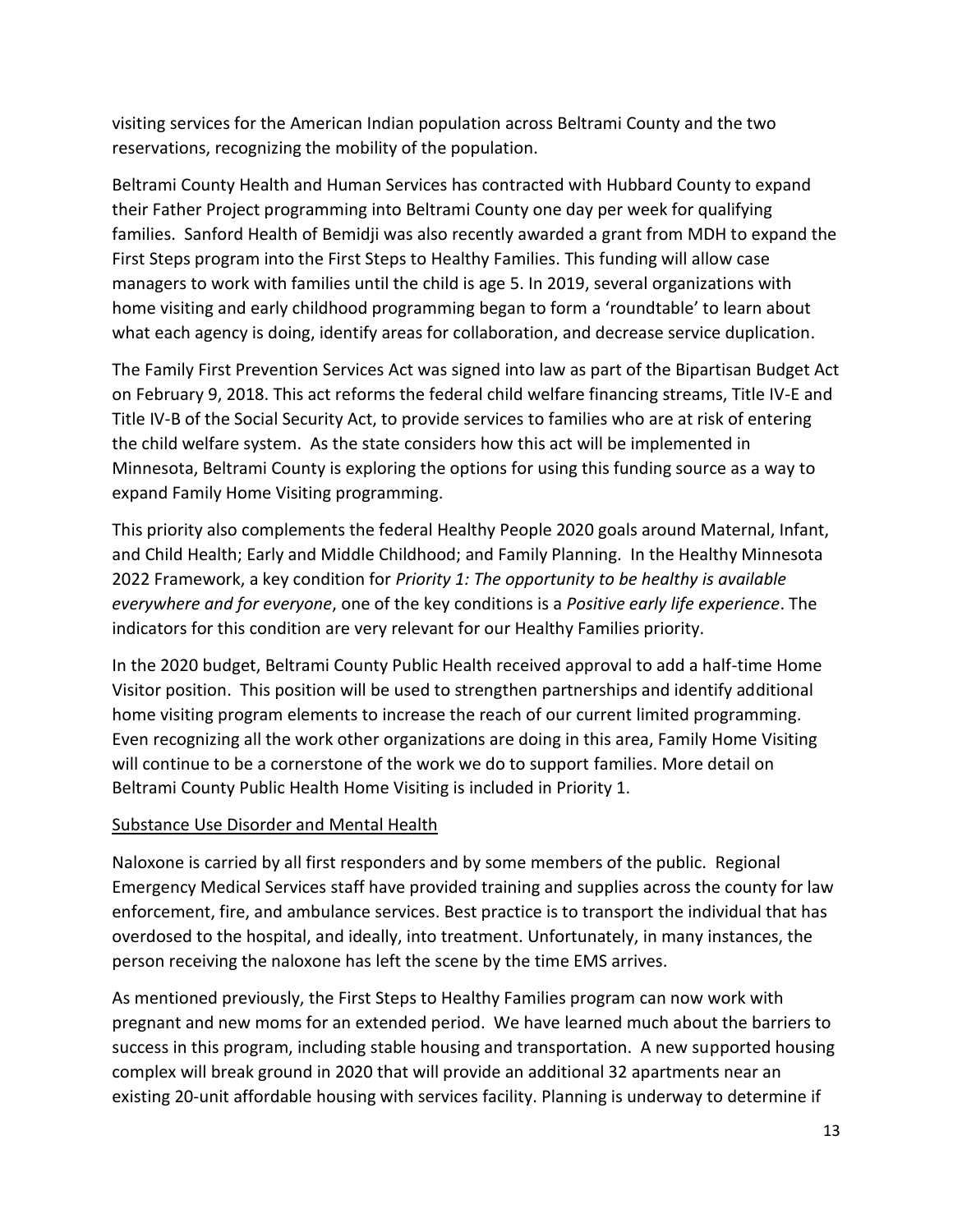this housing could meet the housing needs for these pregnant moms, and possibly provide group therapy sessions at the facility.

# **Priority 1: Supporting and Building Healthy Families**

## **Why is this important?**

"Parenting is one of the most emotionally powerful, demanding, and consequential tasks of adult life. Long before modern societies emerged, extended family and community members shared the task of parenting. Today, without such a network of experience and support, it is a task for which we are often poorly prepared. Research has revealed the elements of competent parenting in modern society, the conditions that support and compromise competent parenting, and programs and policies that can support modern parents. Although parents in the United States could benefit from parental education and support, there is surprisingly little of either." (*Supporting Parents Report*)

"In perhaps the longest running study of human development, researchers in Great Britain have been following thousands of people over 70 years. One key result – being born into poverty results in poorer health, education and overall outcomes for the next generation. That said, parenting matters. Good parenting behaviors can mitigate the impact of poverty by 50 percent." (*British Cohort Study*)

"A substantial body of research has established the relationship between parenting practices (e.g. connectedness, communication, involvement, and monitoring), family functioning, and adolescent development, specifically on parenting as a method of change in youth behavior. High levels of parental involvement and monitoring, open parent-child communication, and close supportive family relationships are key factors in reducing the risk of youth substance use, delinquent behavior, and unprotected sex. In the general population, certain effective parenting practices have been shown to promote positive adolescent development…. Although American Indian communities are very diverse culturally, many American Indian families follow distinctive cultural ways of parenting that are not fully incorporated in parenting interventions. The concept and role of the American Indian family may extend past the nuclear family to include relations by tribe, clan, and formal or informal adoption." (*Parenting in 2 Worlds*)

"There are strong ties between teen birth and poor socioeconomic, behavioral, and mental outcomes. Teenage women who bear a child are much less likely to achieve an education level at or beyond high school, much more likely to be overweight/obese in adulthood, and more likely to experience depression and psychological distress." (*2019 County Health Rankings*)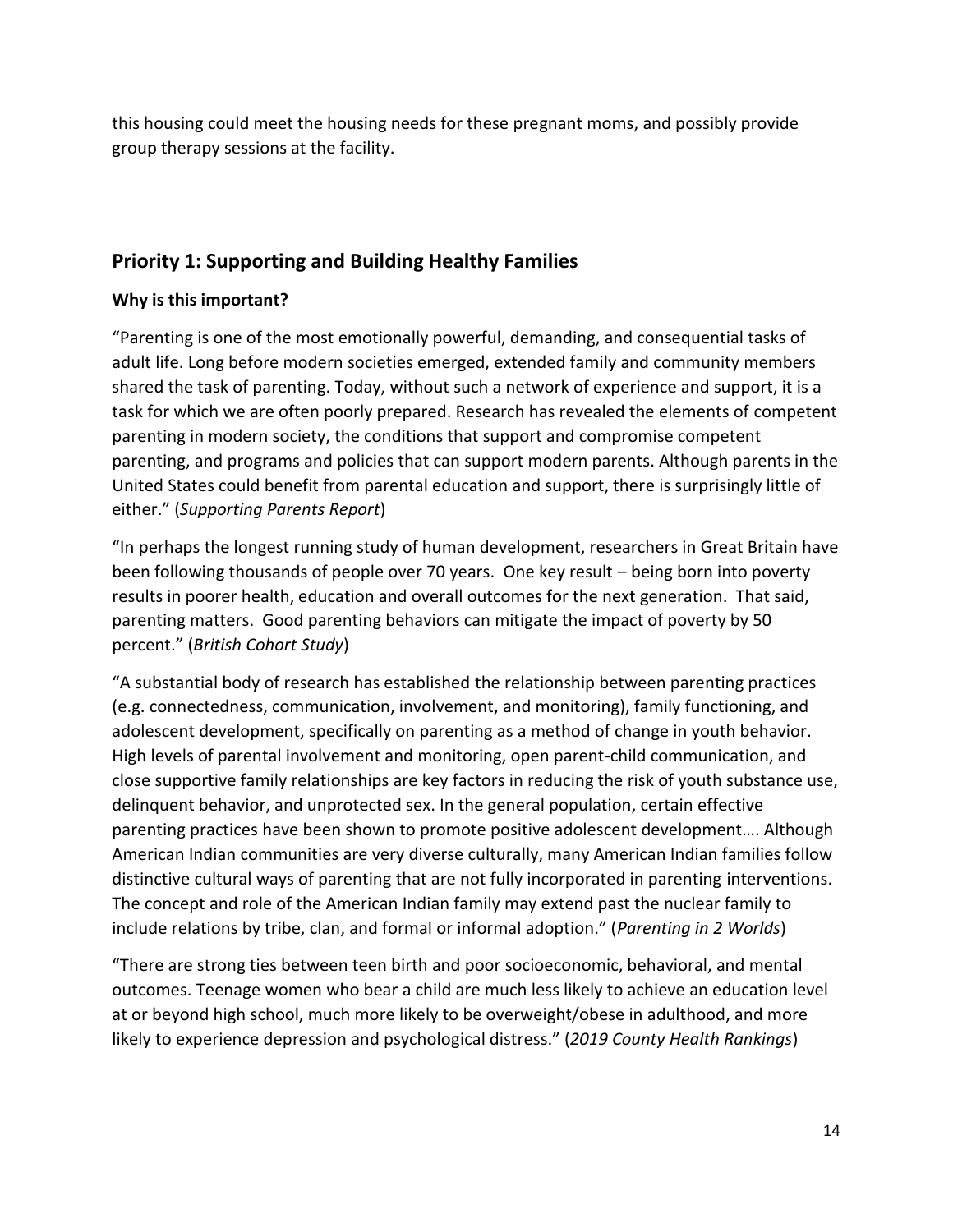## **Supporting Data:**

#### **MDH County Health Tables 2017**

- Child Subjects of Maltreatment
	- $\circ$  Child population ages 0-17 11,651
	- o Number of unique children 593
	- $\circ$  Rate per 1,000 50.9 (MN average 30.7)
	- o 456 Neglect | 120 Physical 'abuse | 56 Sexual abuse | 5 Mental injury | 1 Medical neglect
- Children in Out-of-Home Care per 1,000 in the Child Population (0-17 years old)
	- $\circ$  Child population ages 0-17 11,651
	- $\circ$  Children in placement 1128
	- $\circ$  Rate per 1,000 Beltrami children 96.8 (MN average 12.5)
- Birth Data (660 total births)
	- o Number of Births to Unmarried Mothers 379
	- o Number of Births With No Father Documented 231
	- $\circ$  Number of Births on Medicaid 448
	- $\circ$  Number of Births with Inadequate Prenatal Care 134, over 20% of births
	- $\circ$  Number of Infant Deaths (2012-2016) 34
		- Infant mortality rate white  $-$  4.2 per 1,000 live births (2015)
		- Infant mortality rate American Indian 8.3 (CDC Infant Mortality index)

## **2019 County Health Rankings**

- Number of births per 1,000 female population ages 15-19 = 35 (only 4 counties in MN have higher rates) Teen birth rate for white teens = 13.
- Percentage of people under 18 in poverty  $-25%$  (MN average 12%)
- Children in Single Parent Households 46% (MN average 28%)
- Child Mortality Rate 110 per 100,000 population (MN average 40)

#### **Goal:**

Increase the number of healthy families in Beltrami County by connecting them to existing and new resources that improve parenting skills.

## **Public Health Strategies:**

- 1. Family Home Visiting
	- Provide evidence-based home visiting programs through Public Health, increasing the types of programs offered to meet community needs (Family Spirit | Family Connects)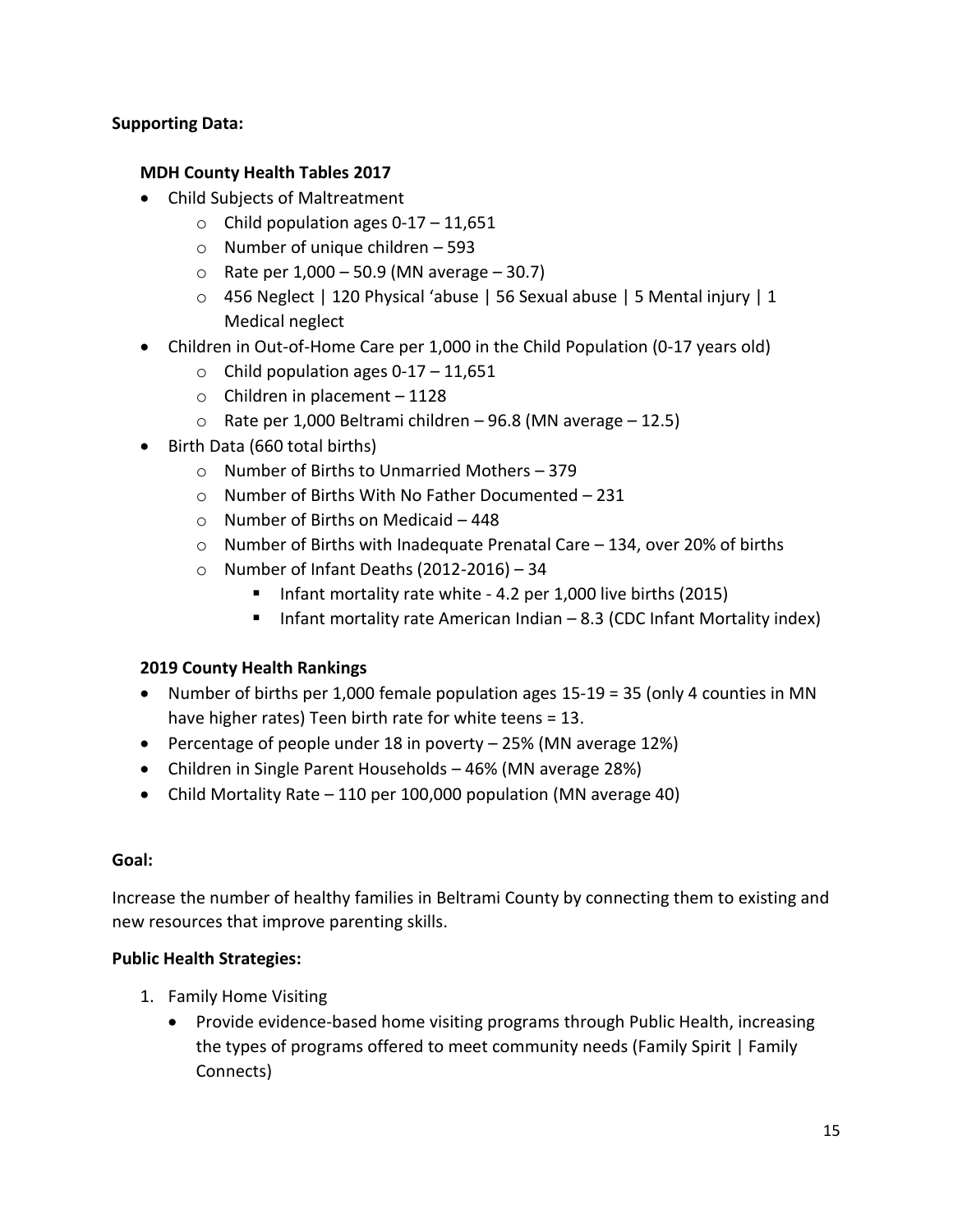- Improve coordination and reduce duplication of home visiting programs with other area providers (Bi-Cap/Leech Lake/Red Lake/Northwest Indian Community Development Center/ Schools) through participation with Bemidji Early Childhood Collaborative and Family Home Visiting Roundtable
- Increase the number of:
	- o Referrals and referral sources
	- o Visits
	- o Families in the programs
	- o Program graduates or other successful completions
- 2. Father Project
	- Collaborate with initial focus of connecting target families to program
	- Explore additional referral opportunities to other appropriate programming
	- Identify additional funding sources to allow for expansion of program
- 3. Increase coordination and connections in Beltrami County HHS to identify families at risk and connect with appropriate services
	- Provide information sessions to divisions/units about Family Home Visiting, Father Project, parenting classes, early childhood programs, and other selected programs available in the county
	- Create, update, and/or promote referral processes
	- Develop baseline and system for counting referrals
- 4. Increase availability and utilization of parenting classes/resources/support
	- Develop baseline and system for counting resources and utilization
	- Communicate and implement system
- 5. Address barriers to breastfeeding
	- Continue to partner with Sanford Health Bemidji to identify opportunities for strengthening breastfeeding policy and practice at the healthcare facilities
	- Continue to pursue MDH Breastfeeding Friendly Health Department designation
	- Increase the number of Family Health staff with Academy of Lactation Policy and Practice certifications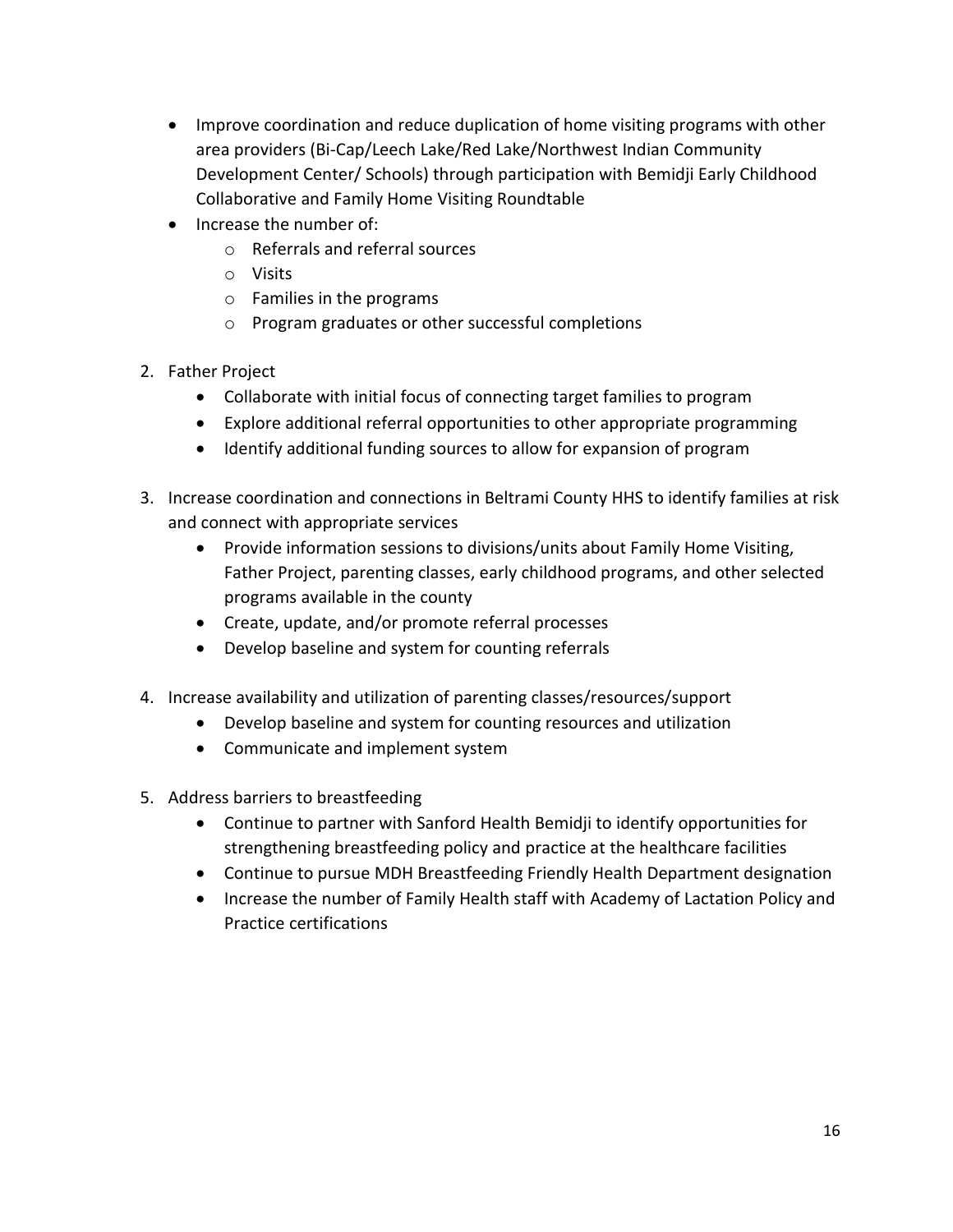# **Priority 2: Substance Use Disorder and Mental Health**

## **Why is this important?**

Mental health and substance use disorders are the leading cause of disease burden in the United States. With 10.1 deaths due to mental health or substance abuse disorders occurring per 100,000 people, the U.S. has the highest mortality rate for these disorders among similarly wealthy countries, which see an average 4.4 deaths per 100,000 people. There is a complex interplay between mental and behavioral health problems and medical and socioeconomic problems (such as chronic diseases, poverty, and crime). Comorbidities are common, and one problem often causes or aggravates another, and vice versa. (*Peterson-Kaiser Health System Tracker*)

Given how childhood trauma damages the developing brain, no one should be surprised that survivors struggle with addiction. Study after study has found dramatically elevated rates of addiction among adults with a history of childhood trauma–and a high correlation between the amount of trauma and the severity of addiction. In the groundbreaking Adverse Childhood Experience (ACE) study, people reporting multiple ACEs were up to five times more likely to abuse substances such as alcohol or heroin than were people who grew up in more nurturing environments. If we look at the problem from the other end—that is, the percentage of addicts with a history of childhood trauma, the numbers are overwhelming. One recent study of alcoholic inpatients found that fifty-five percent of them had suffered childhood trauma exposure. Another put the figure higher, at sixty-five percent. Opioid addiction is comparable at about sixty-six percent. (*Childhood Trauma and Addiction, 2018, Donna Bevan-Lee*)

Drug overdose deaths continue to rise in Minnesota. In 2016, the number of drug overdose deaths was nearly six times higher than in 2000. Prescription opioids and methadone continue to account for the greatest number of fatal overdoses, with 194 deaths in 2016. The fatal drug overdose epidemic is not limited to opioids – overdose deaths increased in almost all drug categories from 2015 to 2016, revealing an urgent public health problem. Final data collected from Minnesota death certificates show 733 people died from a drug overdose in 2017 compared to 675 deaths in 2016. (*MDH Opioid Data*)

There has been movement across the US to decriminalize substance use disorders. Chemical health is like other chronic health conditions (e.g. diabetes, cancer), in that people need medication, treatment, and long-term support to heal, recover, and maintain recovery. Despite efforts to decriminalize substance use disorders, thousands of Minnesotans are incarcerated every day with an active drug sentence. There is a stark racial disparity in incarceration rates for drug offenses, especially within the Native American and African American community. The racial disparity in incarceration rates is a product of structural racism, social determinants of health, intergenerational trauma, and other factors that disproportionately impact communities of color.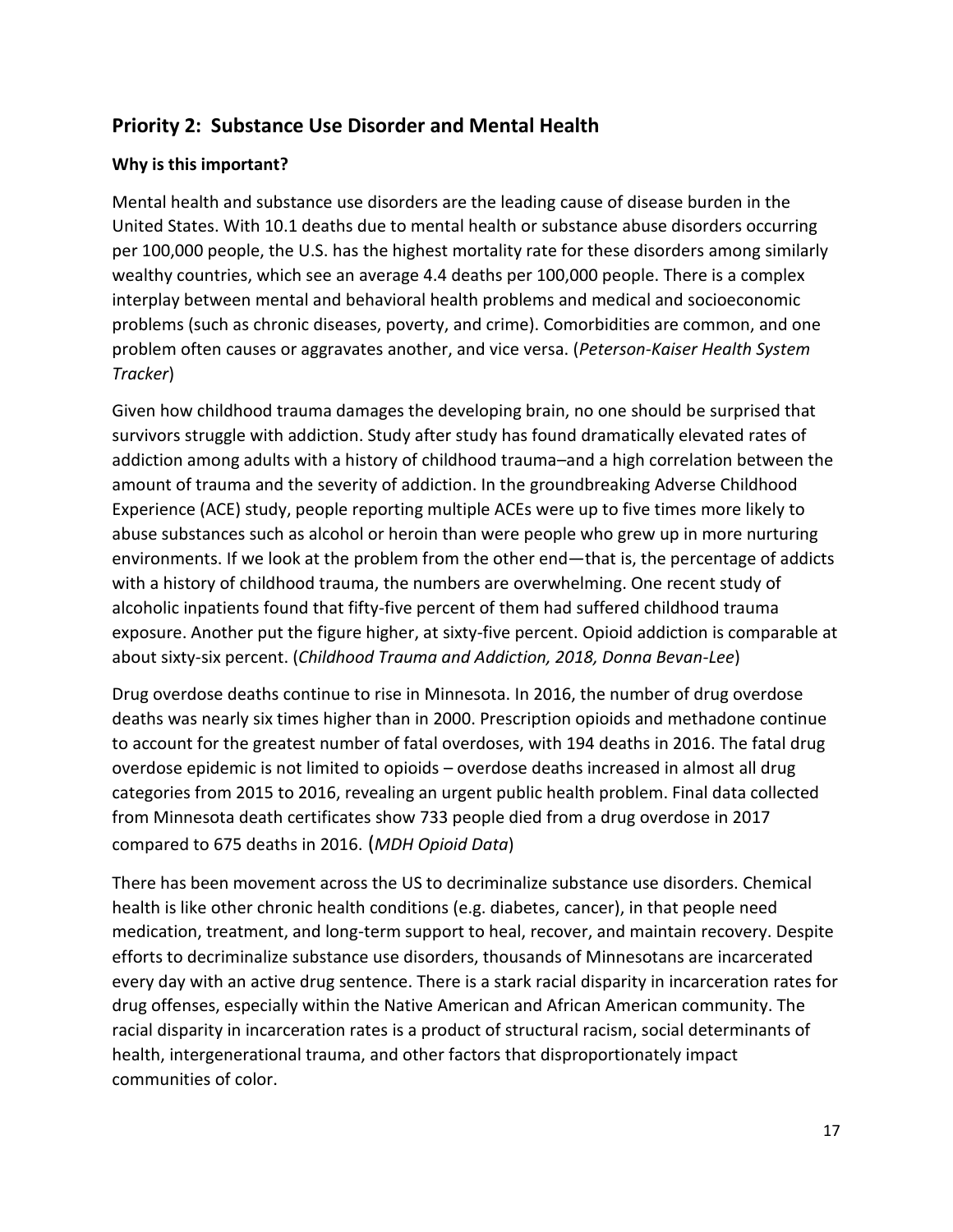- An average of 27 percent of people have an active drug offense within the Minnesota prison system.
- Native American people make up 1.3 percent of the general Minnesota population; Minnesota prisons have a range of 7 to 22 percent Native American offenders.
- At Shakopee, a female-only prison, almost a quarter of the inmates are Native American and almost half of the offenders have an active drug offense. (*MDH State Opioid Oversight Project*)

Minnesota's overall drug overdose mortality rate masks racial disparities. (*MDH Race Rate Disparity in Drug Overdose Death*)

- In 2016, American Indians were almost six times more likely to die of a drug overdose than whites.
- Drug overdose mortality rates increased for all groups, and the race rate disparity increased from 2015-2016.
- For whites, African Americans, and American Indians, opioids are the leading cause of drug overdose death. Over the last 15 years, however, there were increases in all drug categories, including benzodiazepines, psychostimulants (e.g., methamphetamine), heroin and synthetic opioids (e.g., fentanyl and carfentanyl).

The urgent need to reach American Indian communities is supported though numerous data sources. It is notable that in 2015 Census data, although American Indians made up an estimated 1.1% of the state's population, they made up 15.8% of those who entered the treatment for opioid abuse during the state fiscal year 2015. (*Minnesota State Targeted Response to the Opioid Crisis, Project Narrative, April 2017*) American Indian communities in Minnesota:

- Have drug overdose death rates nearly five times higher than white Minnesotans from 1999 to 2014 (CDC)
- Are 8.7 times more likely to be diagnosed with maternal opiate dependency or abuse during pregnancy compared to non-Hispanic whites; infants are 7.4 times more likely to be born with neonatal abstinence syndrome (NAS) (2009-2012 MN Health Care Programs)
- Have the highest rates of adult prescription drug misuse and the second highest rates of youth prescription drug abuse (2015 MN Survey of Adult Substance Use-MNSASU)
- Are most likely to identify opioids as the primary substance of abuse when admitted to treatment, as compared to other races/ethnicities (2015 DAANES)
- Among both youth and adults are least likely to perceive great or moderate risk of harm from prescription drug misuse (2016 MN Student Survey-MSS and 2015 MNSASU)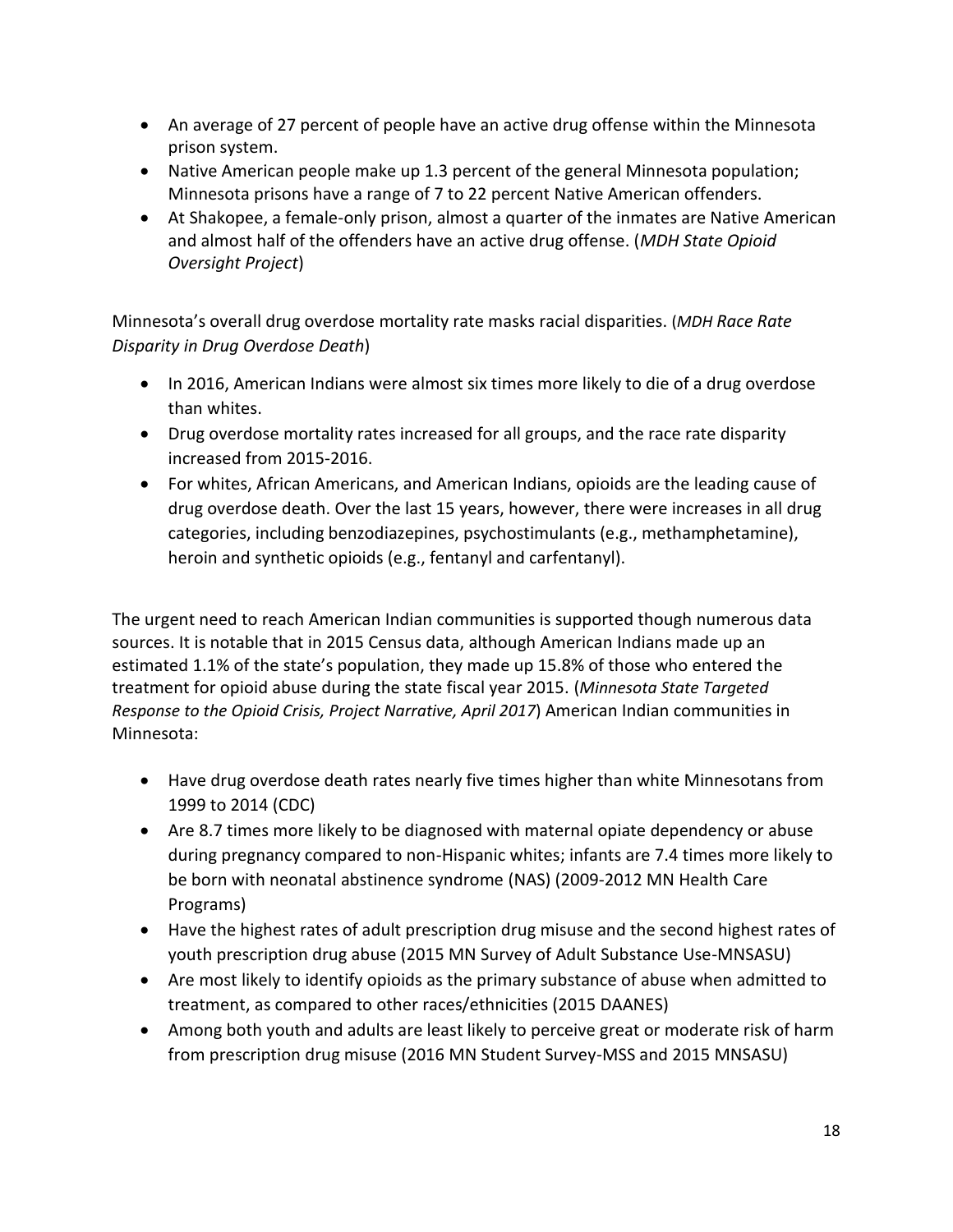There are many reasons why African Americans and American Indians are dying from, and using prescription and illicit opioids to self-medicate, including, but not limited to:

- higher incidence of historical trauma
- higher incidence of adverse childhood experiences
- lack of access to medical care and/or non-opioid treatment options
- stigma in pursuing chemical health treatment and recovery supports
- lack of access to culturally responsive treatment programs
- lack of trust with Western medicine interventions
- failure to appropriately diagnose physical or mental health symptoms
- lack of research about the effectiveness of interventions within people of color and American Indian communities
- $\bullet$  easier access to illicit drugs within the community
- racial bias on the part of providers who prematurely and/or abruptly discontinue opioids
- illicit drugs are currently addressing symptoms
- cultural acceptance of sharing prescription medications with loved ones

## **Supporting Data:**

## **2019 County Health Rankings**

- Mentally Unhealthy Days 3.5 days in the last 30 days (MN average 3.2, only one county has a worse rate)
- Frequent Mental Distress 12% of adults reporting 14 or more days of poor mental health per month (MN average 10%, only one county has a worse rate)

## **Substance Use in Minnesota**

- Beltrami County Adults on Probation in Minnesota for Drug Offense as Governing Sentence , 1998 – 44 (rate 1.6 per 1,000) | 2017 – 297 (rate 6.4 per 1,000)
- Beltrami County Adult Prison Inmates in Minnesota Sentenced for Drug Offenses by number, 2001 – 7 | 2017 – 33
- Beltrami County Total Narcotics Arrests, 1998 90 | 2016 321
	- $\circ$  About these indicators: Legal penalties for illicit drugs range from prison time to probation sentences. It is important to recognize that these data capture the governing offense for which a person was convicted. Because persons are often not convicted for all offenses charged, and this indicator only counts where the most serious offense is the drug conviction, it is likely that these data alone underestimate the role of illicit drugs in all convictions and sentences.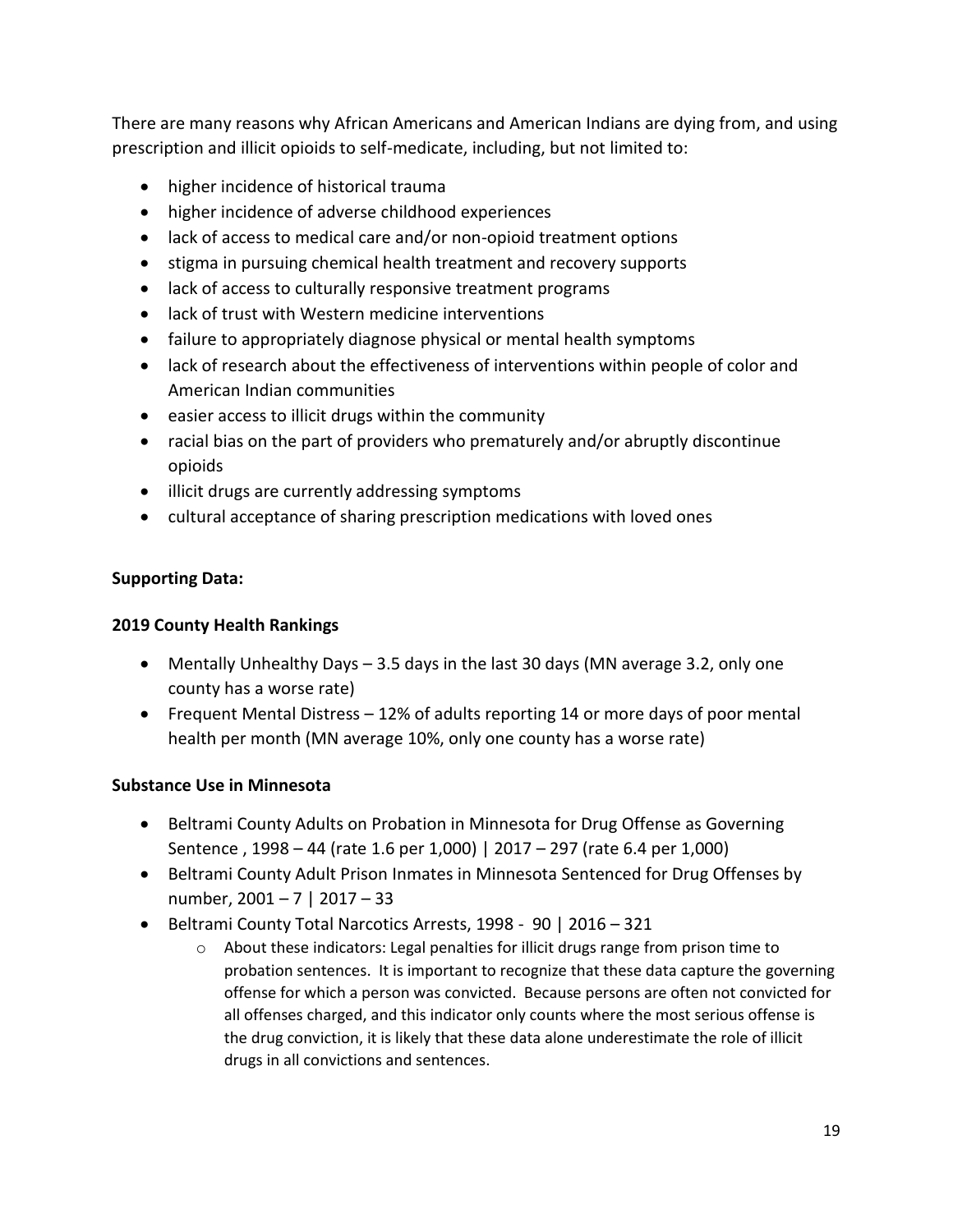#### **Minnesota Student Survey**

- Use of any tobacco product by  $11<sup>th</sup>$  graders male 25%, female 26%
- Use of alcohol, marijuana, or other drugs in past year by  $11<sup>th</sup>$  graders male 39%, female 42%

**Goal:** Create a healthier community by supporting activities and programs addressing the underlying issues that result in use and abuse of mood altering chemicals.

#### **Public Health Strategies:**

- 1. Increase Availability of naloxone
	- Develop and implement policy to administer naloxone for HHS employees
	- Procure supply of naloxone
	- Provide training to interested staff
- 2. Connect families to First Steps to Healthy Families as appropriate
	- Increase awareness of enhanced program focus internally and with partner agencies
	- Create system to track referrals and monitor case counts
- 3. Tobacco Prevention / Teen Vaping
	- Support enforcement of the Beltrami and Bemidji Tobacco 21 policies
	- Explore tobacco free policy for Beltrami Government campus
	- Support schools, colleges and universities in developing, implementing and enforcing tobacco prevention policies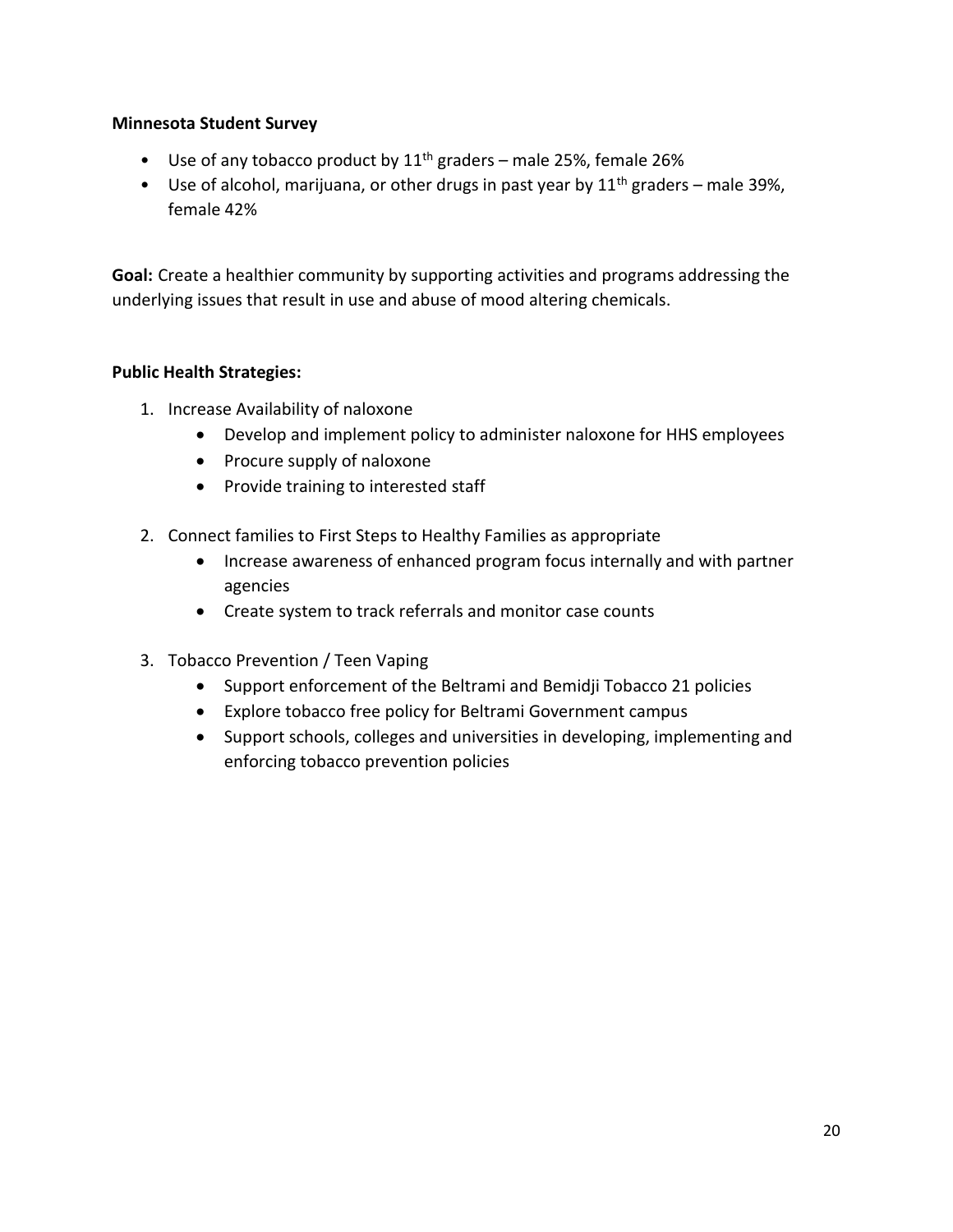#### **Appendix A**

Supplemental Survey Data

2017 Northwest Region Adult Health Behavior Survey Beltrami County

American Indian Focus

The Community Health Needs Assessment Survey was conducted in Beltrami County in December 2017, with 316 surveys returned by mail. According to US Census data, in 2018, the population of Beltrami County is 73% white alone, 22% American Indian alone, and 3% two or more races. Over 94% of returned surveys indicated the respondent was white, and less than 5% indicated the respondent was American Indian. The survey administration process did not allow for additional sampling to increase the number of surveys completed by American Indians, so Beltrami County staff partnered with the Northwest Indian Community Development Center (NWICDC) in Bemidji, Minnesota to collect a convenience sample of the same survey instrument.

NWICDC incorporates a transformative, culture-first model that challenges structural oppression, institutional racism and opportunity gaps for American Indians in the Bemidji area. Grounded in the Anishinaabe values of humility, kindness, love, respect, bravery and honesty, NWICDC advances healing and equity for American Indians and tribal nations in a region with a long history of racial tension and disparities. NWICDC works to solve complex problems with community driven strength and resiliency.

Survey data was collected during May 2018. Reception staff offered the survey to clients and visitors and collected completed surveys. A total of 58 surveys were collected and analyzed. All respondents indicated they were American Indian, 12 of which indicated another race as well.

The demographics of the two survey respondents are very different – the mailed survey reached a much older population with higher levels of education and income. The NWICDC population was much younger, which may be part of the difference, but there are many other structural reasons for the income differences.

- Over half of the respondents from the CDC survey were under 35
- One-quarter of the respondents have less than a HS education
- Over two-thirds have income levels under \$20,000
- 45% are unemployed and 15% are unable to work due to a disability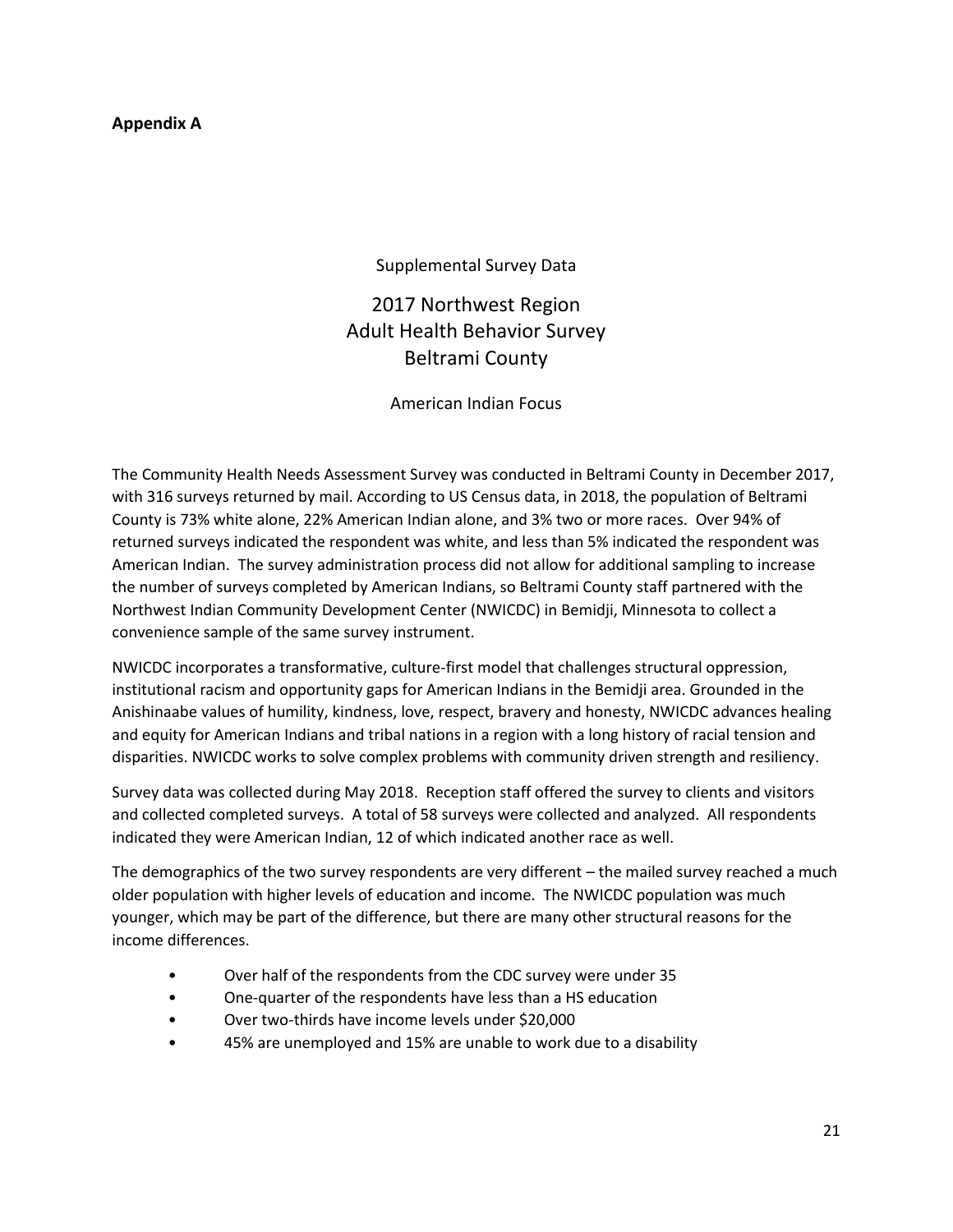Many of the same physical health concerns were identified in both survey sets. Both survey sets indicated high rates of overweight and obesity. Diabetes and gestational diabetes were higher in the American Indian population with over 23% of respondents indicating they had been diagnosed with diabetes. Asthma rates were also reported at a higher rate in the NWICDC survey.

When responding to questions relating to mental health, the NWICDC respondents indicated significantly higher rates of all mental health issues. Well over half of all respondents indicated they had been told by a healthcare professional at some point that they had a mental health concern, including depression, anxiety or panic attacks, and other feelings of mental distress. American Indian respondents also indicated a much greater delay in receiving care for their mental health issue.

One area of difference in health behaviors where the population identifying as American Indian is doing significantly better is in current alcohol use. The survey asked if the respondent had at least one drink of alcohol in the last 30 days. The NWICDC respondents reported a much lower level of alcohol use (37%) than those responding to the mailed survey (69%).

The survey also included a set of questions that asked about how substance use has impacted the individual and their family. Survey respondents indicated that tobacco, alcohol, marijuana, and other drug use have had a much more negative impact on their families and themselves than the mailed survey respondents. This finding is not surprising when considering the considerable disparities in education, income, and employment status indicated by survey respondents. Transportation is often raised as a barrier to services. Respondents to the NWICDC survey indicated that they have access to a vehicle only about 68% of the time, compared to 95% of those responding to the mailed survey.

Beltrami County Public Health has worked closely with NWICDC and is familiar with NWICDC's responsive programs and innovation that promote self-actualization and choice, key elements in what NWICDC defines as a healthy life. NWICDC has proven that when our programs and services are community led and driven, people thrive. Our collective goals include addressing the root causes of the disparities identified in the surveys and learning ways to incorporate the lessons about the positive impact of culture-informed models into county programming.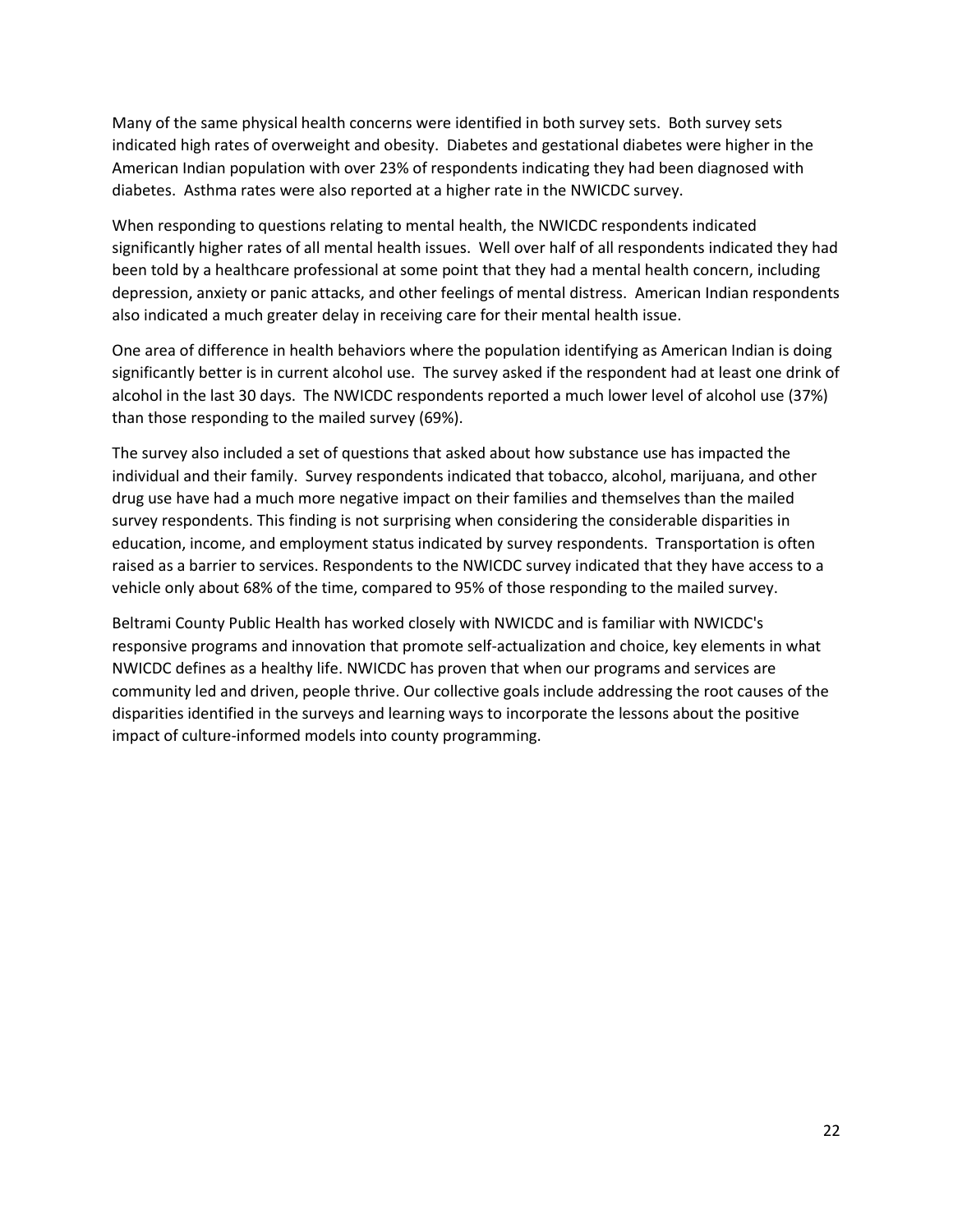#### **Appendix B**

Thank you to the following individuals who participated in the assessment and planning process

Bemidji community members, participating in Sanford-led community discussions who helped to formulate the priorities for our implementation strategies, included:

- Renee Axtman, Indian Health, Sanford Health Bemidji
- Joe Beaudreau, Indian Health Advocate, Sanford Health Bemidji
- Cynthia Borgen, Director, Beltrami County Public Health
- Jeanne Edevold-Larson, Northern Dental Access Center
- Theresa Gehrke-Herwynen, Chaplain, Sanford Health Bemidji
- Megan Heuer, Family Health Program Manager, Beltrami County Public Health
- Phil Hodapp, Sheriff, Beltrami County
- Joy Johnson, VP, Operations, Sanford Health Bemidji
- Bob Luoma, Patient Relations, Sanford Health Bemidji
- Nate Mathews, City Manager, Bemidji
- Katherine Monkman, Director of Case Management, Sanford Health Bemidji
- Connie Norman, Community Health Worker, Sanford Health Bemidji
- Sarah Weinzierl, Clinical Director, Sanford Health Bemidji
- Lindsey Wangberg, Marketing Director, Sanford Health Bemidji
- Matt Webb, Pharmacy Manager, Sanford Health Bemidji

Individuals from the following organizations participated in Stakeholder Surveys, community meetings, and/or Prioritization work:

- Beltrami County Board
- Bemidji Schools
- Northwest Minnesota Juvenile Center
- Evergreen Youth and Family Services
- North Homes Children and Family Services
- Bemidji Regional Inter-district Council
- Beltrami County Departments
- Sanford Health Bemidji
- Sanford Behavioral Health/Upper Mississippi Mental Health
- Stellher Human Services
- **•** Bemidji State University
- Eagle Vista Ranch
- Bemidji Area Program for Recovery
- Red Lake Schools
- Indian Health Service Bemidji Area
- Red Lake Nation
- Leech Lake Technical College
- Trek North Charter School
- Blackduck Schools